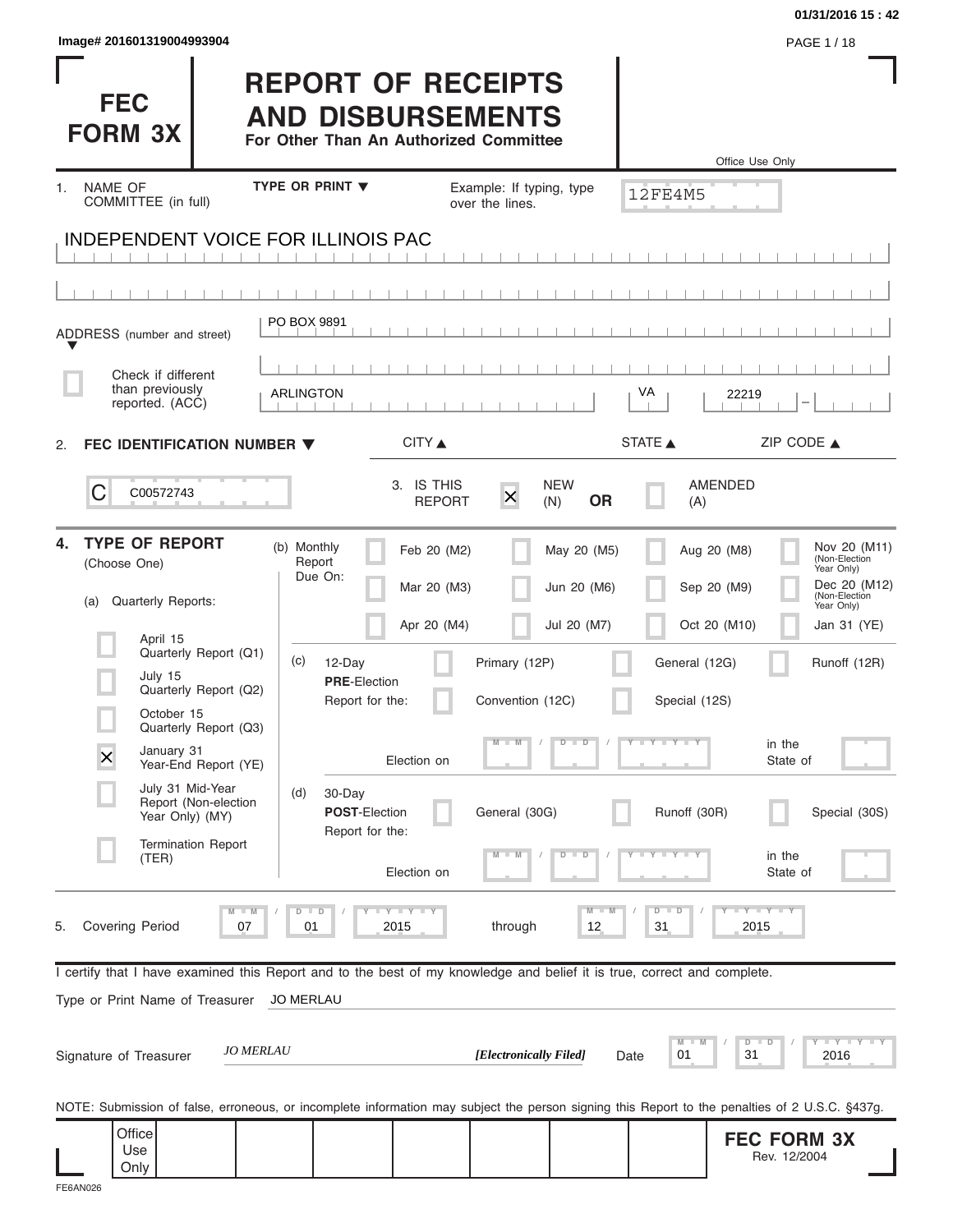| Image# 201601319004993905                                                                             |                                                      |                                                 |
|-------------------------------------------------------------------------------------------------------|------------------------------------------------------|-------------------------------------------------|
| FEC Form 3X (Rev. 02/2003)                                                                            | <b>SUMMARY PAGE</b><br>OF RECEIPTS AND DISBURSEMENTS | Page 2                                          |
| Write or Type Committee Name                                                                          |                                                      |                                                 |
| INDEPENDENT VOICE FOR ILLINOIS PAC                                                                    |                                                      |                                                 |
| Report Covering the Period:<br>From:                                                                  | 07<br>01<br>2015<br>To:                              | 12<br>31<br>2015                                |
|                                                                                                       | <b>COLUMN A</b><br><b>This Period</b>                | <b>COLUMN B</b><br><b>Calendar Year-to-Date</b> |
| Cash on Hand<br>6.<br>(a)<br>$-Y$<br>$\overline{\mathbf{v}}$<br>January 1,<br>2015                    | <b>TIP</b>                                           | 0.00                                            |
| Cash on Hand at<br>(b)<br>Beginning of Reporting Period                                               | 506771.78                                            |                                                 |
| Total Receipts (from Line 19)<br>(C)                                                                  | 215600.00                                            | 783100.00                                       |
| Subtotal (add Lines 6(b) and<br>(d)<br>6(c) for Column A and Lines<br>$6(a)$ and $6(c)$ for Column B) | 722371.78                                            | 783100.00                                       |
| Total Disbursements (from Line 31)<br>7.                                                              | 99433.30                                             | 160161.52                                       |
| Cash on Hand at Close of<br>8.<br><b>Reporting Period</b><br>(subtract Line $7$ from Line $6(d)$ )    | 622938.48                                            | 622938.48                                       |
| Debts and Obligations Owed TO<br>9.<br>the Committee (Itemize all on<br>Schedule C and/or Schedule D) | 0.00                                                 |                                                 |
| 10. Debts and Obligations Owed BY<br>the Committee (Itemize all on<br>Schedule C and/or Schedule D)   | 0.00                                                 |                                                 |

This committee has qualified as a multicandidate committee. (see FEC FORM 1M)

### **For further information contact:**

Federal Election Commission 999 E Street, NW Washington, DC 20463

Toll Free 800-424-9530 Local 202-694-1100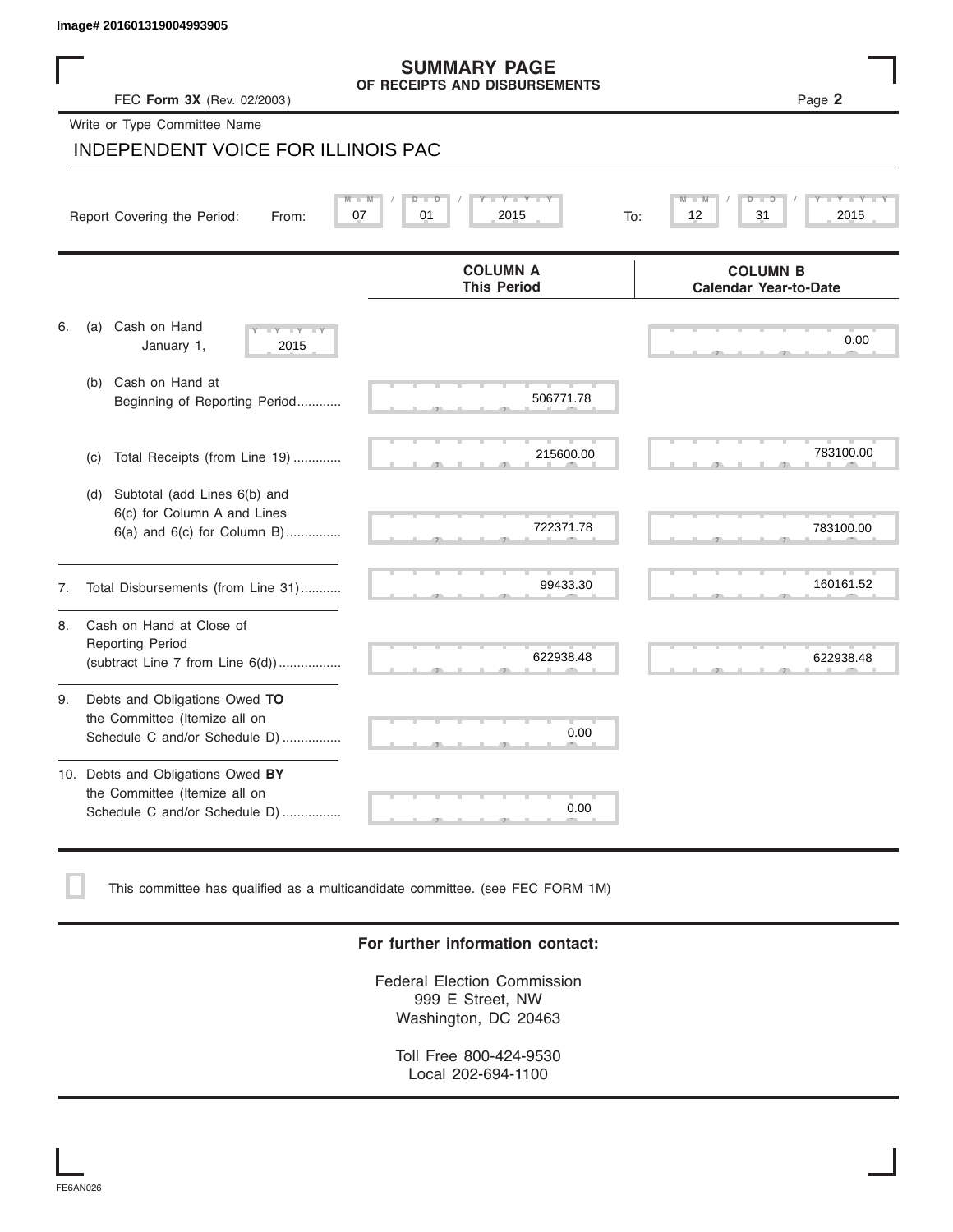## **DETAILED SUMMARY PAGE**

|                                                | <b>DETAILED SUMMARY PAGE</b>                |                                                 |
|------------------------------------------------|---------------------------------------------|-------------------------------------------------|
| FEC Form 3X (Rev. 06/2004)                     | of Receipts                                 | Page 3                                          |
| Write or Type Committee Name                   |                                             |                                                 |
| <b>INDEPENDENT VOICE FOR ILLINOIS PAC</b>      |                                             |                                                 |
|                                                | $T - Y = T - Y = T - Y$<br>D I              | $M - M$<br>Y TY<br>$D - I$                      |
| Report Covering the Period:<br>07<br>From:     | 01<br>2015<br>To:                           | 12<br>31<br>2015                                |
| I. Receipts                                    | <b>COLUMN A</b><br><b>Total This Period</b> | <b>COLUMN B</b><br><b>Calendar Year-to-Date</b> |
| 11. Contributions (other than loans) From:     |                                             |                                                 |
| Individuals/Persons Other<br>(a)               |                                             |                                                 |
| <b>Than Political Committees</b>               | 215500.00                                   | 783000.00                                       |
| (i) Itemized (use Schedule A)                  |                                             |                                                 |
|                                                |                                             |                                                 |
|                                                | 100.00                                      | 100.00                                          |
| (iii) TOTAL (add                               |                                             |                                                 |
| Lines $11(a)(i)$ and $(ii)$                    | 215600.00                                   | 783100.00                                       |
|                                                | 0.00                                        | 0.00                                            |
| Political Party Committees<br>(b)              |                                             |                                                 |
| <b>Other Political Committees</b><br>(c)       | 0.00                                        | 0.00                                            |
| Total Contributions (add Lines<br>(d)          |                                             |                                                 |
| $11(a)(iii)$ , (b), and (c)) (Carry            |                                             |                                                 |
| Totals to Line 33, page 5) ▶                   | 215600.00                                   | 783100.00                                       |
| 12. Transfers From Affiliated/Other            |                                             |                                                 |
|                                                | 0.00                                        | 0.00                                            |
|                                                |                                             |                                                 |
|                                                | 0.00                                        | 0.00                                            |
|                                                |                                             |                                                 |
| 14. Loan Repayments Received                   | 0.00                                        | 0.00                                            |
| 15. Offsets To Operating Expenditures          |                                             |                                                 |
| (Refunds, Rebates, etc.)                       |                                             |                                                 |
| (Carry Totals to Line 37, page 5)              | 0.00                                        | 0.00                                            |
| 16. Refunds of Contributions Made              |                                             |                                                 |
| to Federal Candidates and Other                |                                             |                                                 |
| Political Committees                           | 0.00                                        | 0.00                                            |
| 17. Other Federal Receipts                     |                                             |                                                 |
|                                                | 0.00                                        | 0.00                                            |
| 18. Transfers from Non-Federal and Levin Funds |                                             |                                                 |
| (a) Non-Federal Account                        |                                             |                                                 |
|                                                | 0.00                                        | 0.00                                            |
|                                                |                                             |                                                 |
| (b) Levin Funds (from Schedule H5)             | 0.00                                        | 0.00                                            |
|                                                |                                             |                                                 |
| (c) Total Transfers (add $18(a)$ and $18(b)$ ) | 0.00                                        | 0.00                                            |
| 19. Total Receipts (add Lines 11(d),           |                                             |                                                 |
| 12, 13, 14, 15, 16, 17, and 18(c)) ▶           | 215600.00                                   | 783100.00                                       |
|                                                |                                             |                                                 |
| 20. Total Federal Receipts                     |                                             |                                                 |
| (subtract Line 18(c) from Line 19)  ▶          | 215600.00                                   | 783100.00                                       |
|                                                |                                             |                                                 |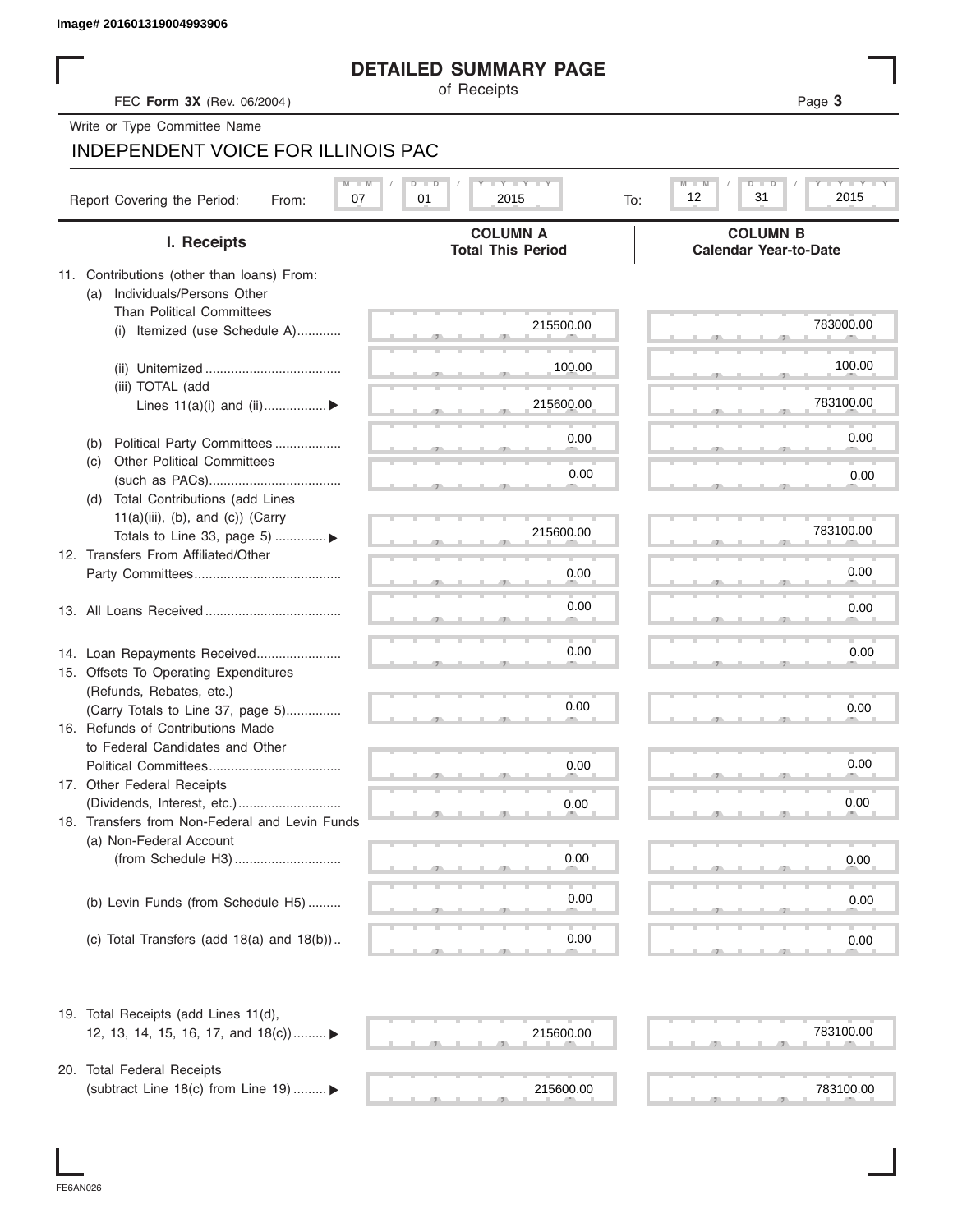# **DETAILED SUMMARY PAGE**

|     |                                                                  | of Disbursements                            |                                                 |
|-----|------------------------------------------------------------------|---------------------------------------------|-------------------------------------------------|
|     | FEC Form 3X (Rev. 02/2003)                                       |                                             | Page 4                                          |
|     | <b>II. Disbursements</b>                                         | <b>COLUMN A</b><br><b>Total This Period</b> | <b>COLUMN B</b><br><b>Calendar Year-to-Date</b> |
|     | 21. Operating Expenditures:<br>(a) Allocated Federal/Non-Federal |                                             |                                                 |
|     | Activity (from Schedule H4)                                      |                                             |                                                 |
|     | Federal Share<br>(i)                                             | 0.00                                        | 0.00                                            |
|     |                                                                  | 0.00                                        | 0.00                                            |
|     | Non-Federal Share<br>(ii)                                        |                                             |                                                 |
|     | (b) Other Federal Operating                                      | 99433.30                                    | 160161.52                                       |
|     | (c) Total Operating Expenditures                                 |                                             |                                                 |
|     | (add 21(a)(i), (a)(ii), and (b))                                 | 99433.30                                    | 160161.52                                       |
|     | 22. Transfers to Affiliated/Other Party                          |                                             |                                                 |
|     |                                                                  | 0.00                                        | 0.00                                            |
|     | 23. Contributions to                                             |                                             |                                                 |
|     | Federal Candidates/Committees<br>and Other Political Committees  | 0.00                                        | 0.00                                            |
|     | 24. Independent Expenditures                                     |                                             |                                                 |
|     |                                                                  | 0.00                                        | 0.00                                            |
|     | 25. Coordinated Party Expenditures                               |                                             |                                                 |
|     | $(2 \text{ U.S.C. } $441a(d))$                                   | 0.00                                        | 0.00                                            |
|     |                                                                  |                                             |                                                 |
|     | 26. Loan Repayments Made                                         | 0.00                                        | 0.00                                            |
|     |                                                                  |                                             |                                                 |
|     |                                                                  | 0.00                                        | 0.00                                            |
| (a) | 28. Refunds of Contributions To:                                 |                                             |                                                 |
|     | Individuals/Persons Other<br>Than Political Committees           | 0.00                                        | 0.00                                            |
|     |                                                                  |                                             |                                                 |
| (b) | Political Party Committees                                       | 0.00                                        | 0.00                                            |
| (c) | <b>Other Political Committees</b>                                |                                             |                                                 |
|     |                                                                  | 0.00                                        | 0.00                                            |
| (d) | <b>Total Contribution Refunds</b>                                |                                             |                                                 |
|     | (add Lines 28(a), (b), and (c))                                  | 0.00                                        | 0.00                                            |
|     |                                                                  |                                             |                                                 |
|     | 29. Other Disbursements                                          | 0.00                                        | 0.00                                            |
|     |                                                                  |                                             |                                                 |
|     | 30. Federal Election Activity (2 U.S.C. §431(20))                |                                             |                                                 |
|     | (a) Allocated Federal Election Activity                          |                                             |                                                 |
|     | (from Schedule H6)                                               |                                             |                                                 |
|     |                                                                  | 0.00                                        | 0.00                                            |
|     |                                                                  |                                             |                                                 |
|     |                                                                  | 0.00                                        | 0.00                                            |
|     | (b) Federal Election Activity Paid Entirely                      |                                             |                                                 |
|     | With Federal Funds                                               | 0.00                                        | 0.00                                            |
| (C) | Total Federal Election Activity (add                             |                                             |                                                 |
|     | Lines $30(a)(i)$ , $30(a)(ii)$ and $30(b))$                      | 0.00                                        | 0.00                                            |
|     |                                                                  |                                             |                                                 |
|     | 31. Total Disbursements (add Lines 21(c), 22,                    |                                             |                                                 |
|     | 23, 24, 25, 26, 27, 28(d), 29 and 30(c))                         | 99433.30                                    | 160161.52                                       |
|     |                                                                  |                                             |                                                 |
|     | 32. Total Federal Disbursements                                  |                                             |                                                 |
|     | (subtract Line 21(a)(ii) and Line 30(a)(ii)                      | 99433.30                                    | 160161.52                                       |

FE6AN026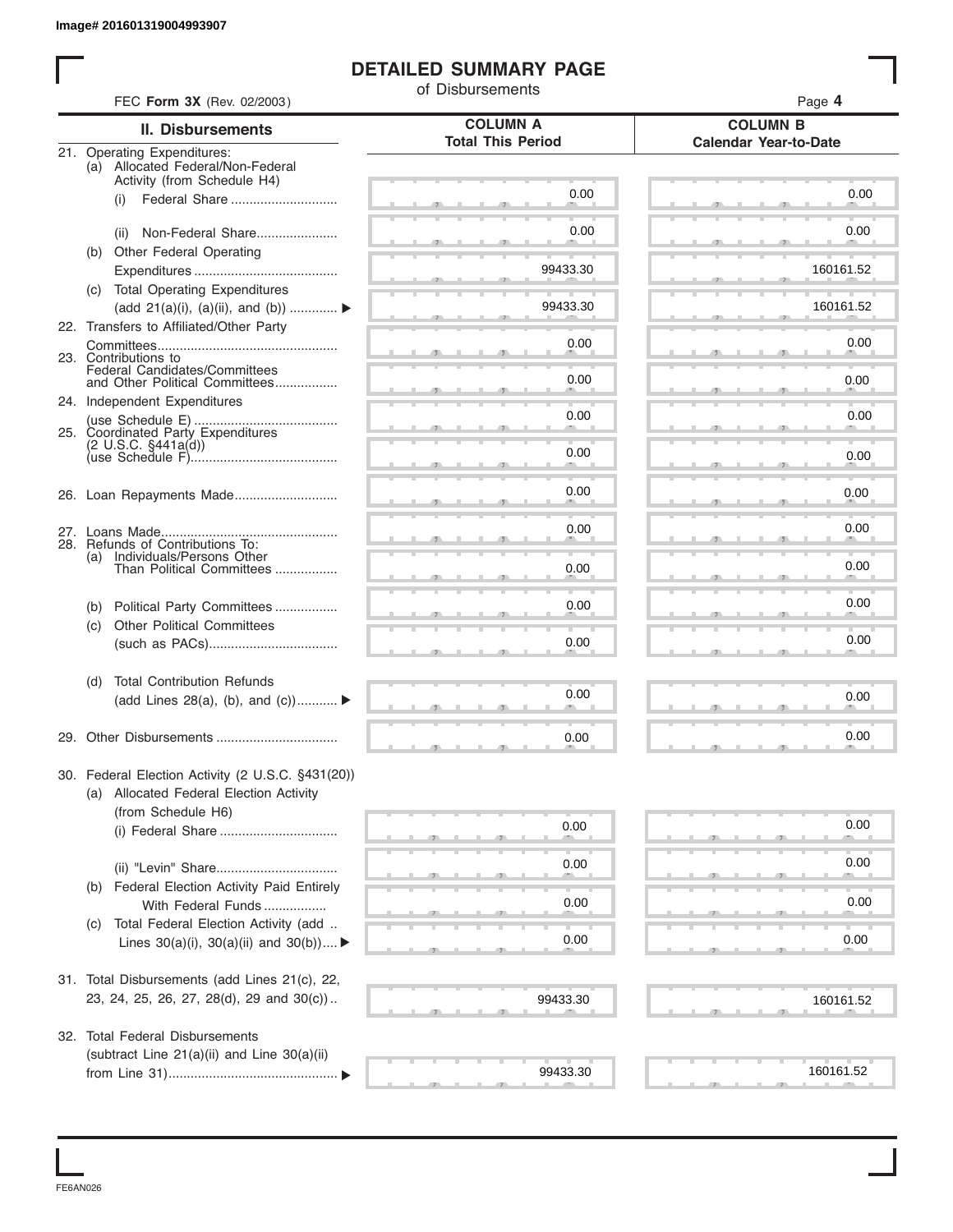## **DETAILED SUMMARY PAGE**

| FEC Form 3X (Rev. 02/2003)                                                     | <b>DETAILED SUMMARY PAGE</b><br>of Disbursements | Page 5                                          |
|--------------------------------------------------------------------------------|--------------------------------------------------|-------------------------------------------------|
| III. Net Contributions/Operating Ex-<br>penditures                             | <b>COLUMN A</b><br><b>Total This Period</b>      | <b>COLUMN B</b><br><b>Calendar Year-to-Date</b> |
| 33. Total Contributions (other than loans)                                     | 215600.00                                        | 783100.00                                       |
| 34. Total Contribution Refunds                                                 | 0.00                                             | 0.00                                            |
| 35. Net Contributions (other than loans)<br>(subtract Line 34 from Line 33)    | 215600.00                                        | 783100.00                                       |
| 36. Total Federal Operating Expenditures<br>(add Line 21(a)(i) and Line 21(b)) | 99433.30                                         | 160161.52                                       |
| <b>Offsets to Operating Expenditures</b><br>37.                                | 0.00                                             | 0.00                                            |
| Net Operating Expenditures<br>38.                                              | 99433.30                                         | 160161.52                                       |

FE6AN026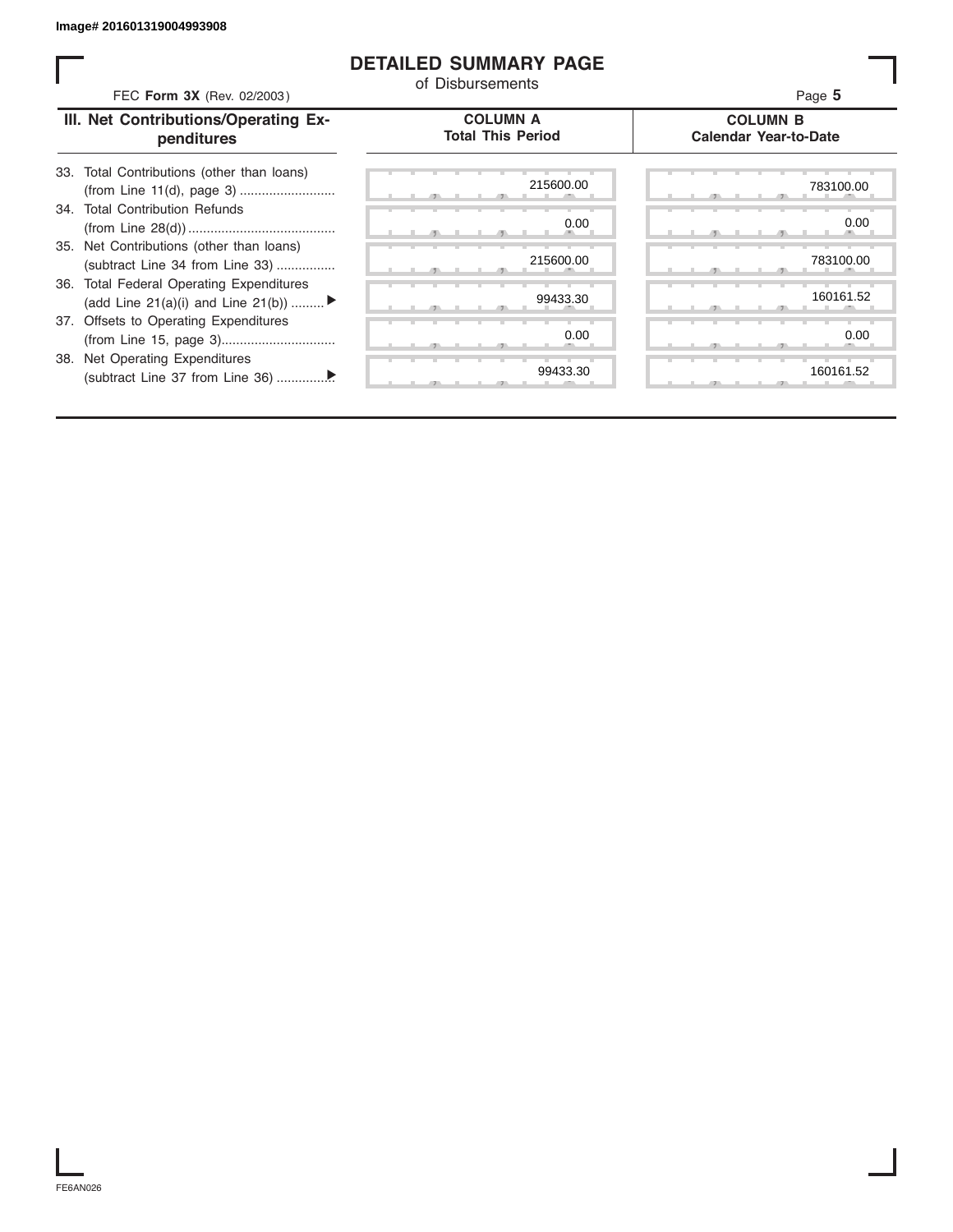# **SCHEDULE A (FEC Form 3X)**

| <b>SCHEDULE A (FEC Form 3X)</b><br><b>ITEMIZED RECEIPTS</b>                                                                                                                                                                                                                                                                                                                       | Use separate schedule(s)<br>for each category of the<br>Detailed Summary Page                                                   | PAGE<br>OF<br>18<br>FOR LINE NUMBER:<br>6<br>(check only one)<br>$ \mathsf{X} $ 11a<br>11 <sub>b</sub><br>11c<br>12<br>14<br>13<br>15<br>16<br>17                                                                                                                                       |
|-----------------------------------------------------------------------------------------------------------------------------------------------------------------------------------------------------------------------------------------------------------------------------------------------------------------------------------------------------------------------------------|---------------------------------------------------------------------------------------------------------------------------------|-----------------------------------------------------------------------------------------------------------------------------------------------------------------------------------------------------------------------------------------------------------------------------------------|
| NAME OF COMMITTEE (In Full)<br><b>INDEPENDENT VOICE FOR ILLINOIS PAC</b>                                                                                                                                                                                                                                                                                                          |                                                                                                                                 | Any information copied from such Reports and Statements may not be sold or used by any person for the purpose of soliciting contributions<br>or for commercial purposes, other than using the name and address of any political committee to solicit contributions from such committee. |
| Full Name (Last, First, Middle Initial)<br><b>KENNETH ALDRIDGE</b><br>А.<br>Mailing Address 844 E ROCKLAND RD<br>City<br>LIBERTYVILLE<br>FEC ID number of contributing<br>federal political committee.<br>Name of Employer<br><b>ALDRIDGE ELECTRIC</b><br>Receipt For:<br>Primary<br>General                                                                                      | Zip Code<br><b>State</b><br>IL<br>60048<br>C<br>Occupation<br>CEO<br>Aggregate Year-to-Date ▼                                   |                                                                                                                                                                                                                                                                                         |
| Other (specify) $\blacktriangledown$<br>Full Name (Last, First, Middle Initial)<br><b>B. NORMAN R BOBINS</b><br>Mailing Address 209 E LAKE SHORE DR<br>UNIT 10E<br>City<br><b>CHICAGO</b><br>FEC ID number of contributing<br>federal political committee.<br>Name of Employer<br><b>RETIRED</b><br>Receipt For:<br>Primary<br>General                                            | 30000.00<br>Zip Code<br><b>State</b><br>IL<br>60611<br>C<br>Occupation<br><b>RETIRED</b><br>Aggregate Year-to-Date ▼            | Date of Receipt<br>$M - M$<br>$D$ $D$<br>$T - Y = T - T$<br>2015<br>10<br>15<br>Transaction ID: SA11AI.4153<br>Amount of Each Receipt this Period<br>5000.00<br><b>CONTRIBUTION</b>                                                                                                     |
| Other (specify) $\blacktriangledown$<br>Full Name (Last, First, Middle Initial)<br><b>NORMAN R BOBINS</b><br>C.<br>Mailing Address 209 E LAKE SHORE DR<br>UNIT 10E<br>City<br><b>CHICAGO</b><br>FEC ID number of contributing<br>federal political committee.<br>Name of Employer<br><b>RETIRED</b><br>Receipt For:<br>Primary<br>General<br>Other (specify) $\blacktriangledown$ | 5000.00<br>Zip Code<br><b>State</b><br>IL<br>60611<br>C<br>Occupation<br><b>RETIRED</b><br>Aggregate Year-to-Date ▼<br>10000.00 | Date of Receipt<br>$D$ $\Box$ $D$<br>$M - M$<br>$Y - Y - Y - Y - Y$<br>12<br>28<br>2015<br>Transaction ID: SA11AI.4167<br>Amount of Each Receipt this Period<br>5000.00<br><b>CONTRIBUTION</b>                                                                                          |

|  |  |  |  |  | 30000.00 |  |
|--|--|--|--|--|----------|--|
|  |  |  |  |  |          |  |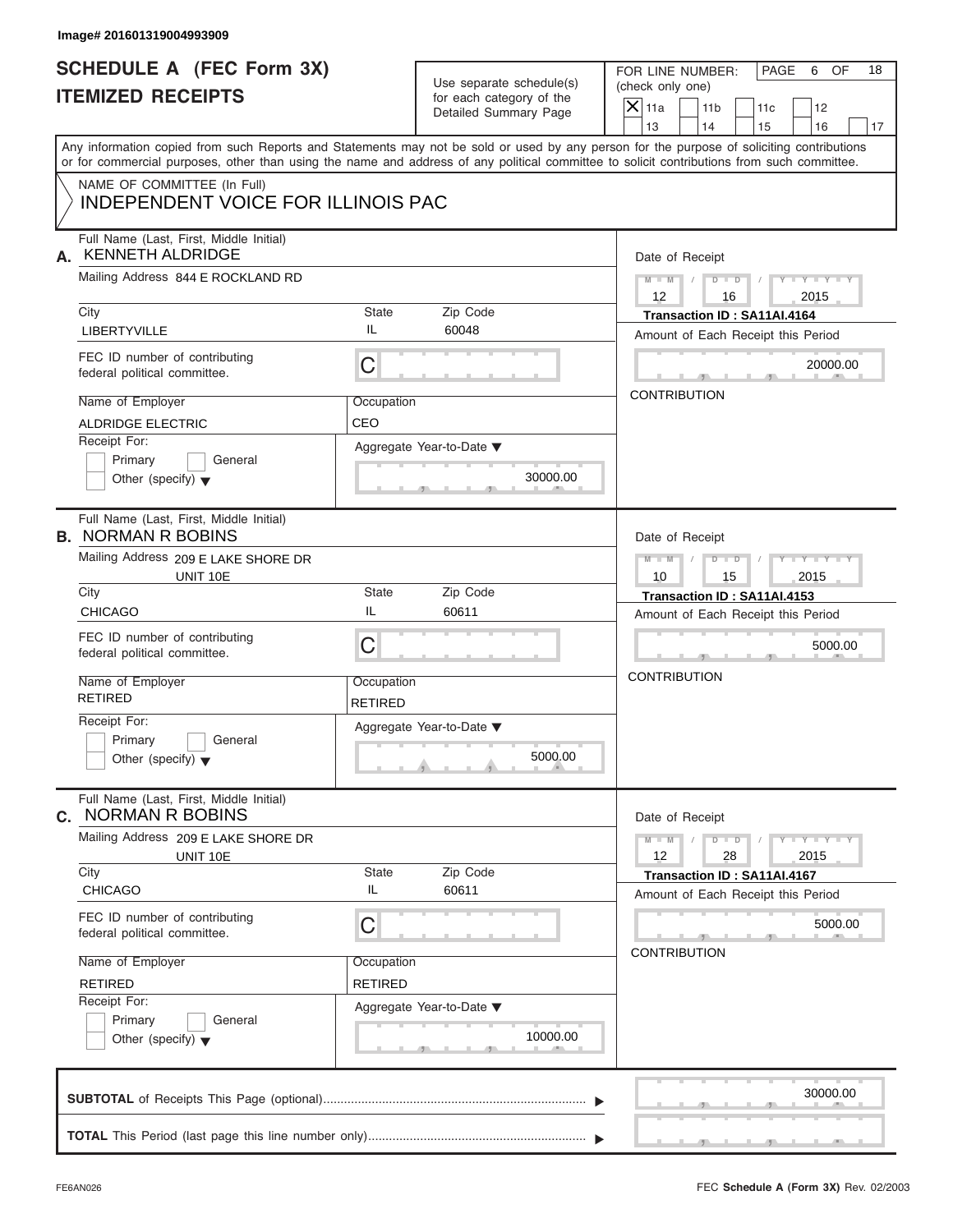# **SCHEDULE A (FEC Form 3X) ITEMIZED RECEIPTS**

FOR LINE NUMBER: PAGE 7 OF<br>(check only one)

| SCHEDULE A (FEC Form 3X)<br><b>ITEMIZED RECEIPTS</b>                                                                                                                                                                                                                                                                                                                | Use separate schedule(s)<br>for each category of the<br>Detailed Summary Page                                                          | FOR LINE NUMBER:<br>PAGE<br>7 OF<br>18<br>(check only one)<br>$\mathsf{X}$ 11a<br>11 <sub>b</sub><br>12<br>11c                                                                      |
|---------------------------------------------------------------------------------------------------------------------------------------------------------------------------------------------------------------------------------------------------------------------------------------------------------------------------------------------------------------------|----------------------------------------------------------------------------------------------------------------------------------------|-------------------------------------------------------------------------------------------------------------------------------------------------------------------------------------|
| Any information copied from such Reports and Statements may not be sold or used by any person for the purpose of soliciting contributions<br>or for commercial purposes, other than using the name and address of any political committee to solicit contributions from such committee.<br>NAME OF COMMITTEE (In Full)<br><b>INDEPENDENT VOICE FOR ILLINOIS PAC</b> |                                                                                                                                        | 13<br>14<br>15<br>16<br>17                                                                                                                                                          |
| Full Name (Last, First, Middle Initial)<br><b>MARTIN GELLER</b><br>А.<br>Mailing Address 157 E 84TH ST<br>City<br><b>NEW YORK</b><br>FEC ID number of contributing<br>federal political committee.<br>Name of Employer<br><b>GELLER &amp; COMPANY</b><br>Receipt For:<br>Primary<br>General<br>Other (specify) $\blacktriangledown$                                 | <b>State</b><br>Zip Code<br><b>NY</b><br>10028<br>С<br>Occupation<br>CEO<br>Aggregate Year-to-Date ▼<br>5000.00                        | Date of Receipt<br>$M - M$ /<br>$D$ $D$<br>$Y - Y - Y$<br>12<br>10<br>2015<br>Transaction ID: SA11AI.4163<br>Amount of Each Receipt this Period<br>5000.00<br><b>CONTRIBUTION</b>   |
| Full Name (Last, First, Middle Initial)<br><b>B. MACLEAN-FOGG</b><br>Mailing Address 1000 ALLANSON RD<br>City<br><b>MUNDELEIN</b><br>FEC ID number of contributing<br>federal political committee.<br>Name of Employer<br>Receipt For:<br>General<br>Primary<br>Other (specify) $\blacktriangledown$                                                                | <b>State</b><br>Zip Code<br>IL<br>60060<br>C<br>Occupation<br>Aggregate Year-to-Date ▼<br>25000.00<br>$\theta$ and the set of $\theta$ | Date of Receipt<br>$M - M$<br>$D$ $D$<br>Y T Y T<br>31<br>2015<br>10<br>Transaction ID: SA11AI.4159<br>Amount of Each Receipt this Period<br>25000.00<br><b>CONTRIBUTION</b>        |
| Full Name (Last, First, Middle Initial)<br><b>THOMAS MAZZETTA</b><br>C.<br>Mailing Address 811 JUDSON AVE<br>City<br><b>HIGHLAND PARK</b><br>FEC ID number of contributing<br>federal political committee.<br>Name of Employer<br>MAZZETTA COMPANY LLC<br>Receipt For:<br>Primary<br>General<br>Other (specify) $\blacktriangledown$                                | Zip Code<br><b>State</b><br>IL<br>60035<br>C<br>Occupation<br>CEO<br>Aggregate Year-to-Date ▼<br>30000.00                              | Date of Receipt<br>$M - M$<br>$D$ $\Box$ $D$<br>$Y = Y$<br>09<br>07<br>2015<br>Transaction ID: SA11AI.4149<br>Amount of Each Receipt this Period<br>30000.00<br><b>CONTRIBUTION</b> |
|                                                                                                                                                                                                                                                                                                                                                                     |                                                                                                                                        | 60000.00                                                                                                                                                                            |

S S S , , .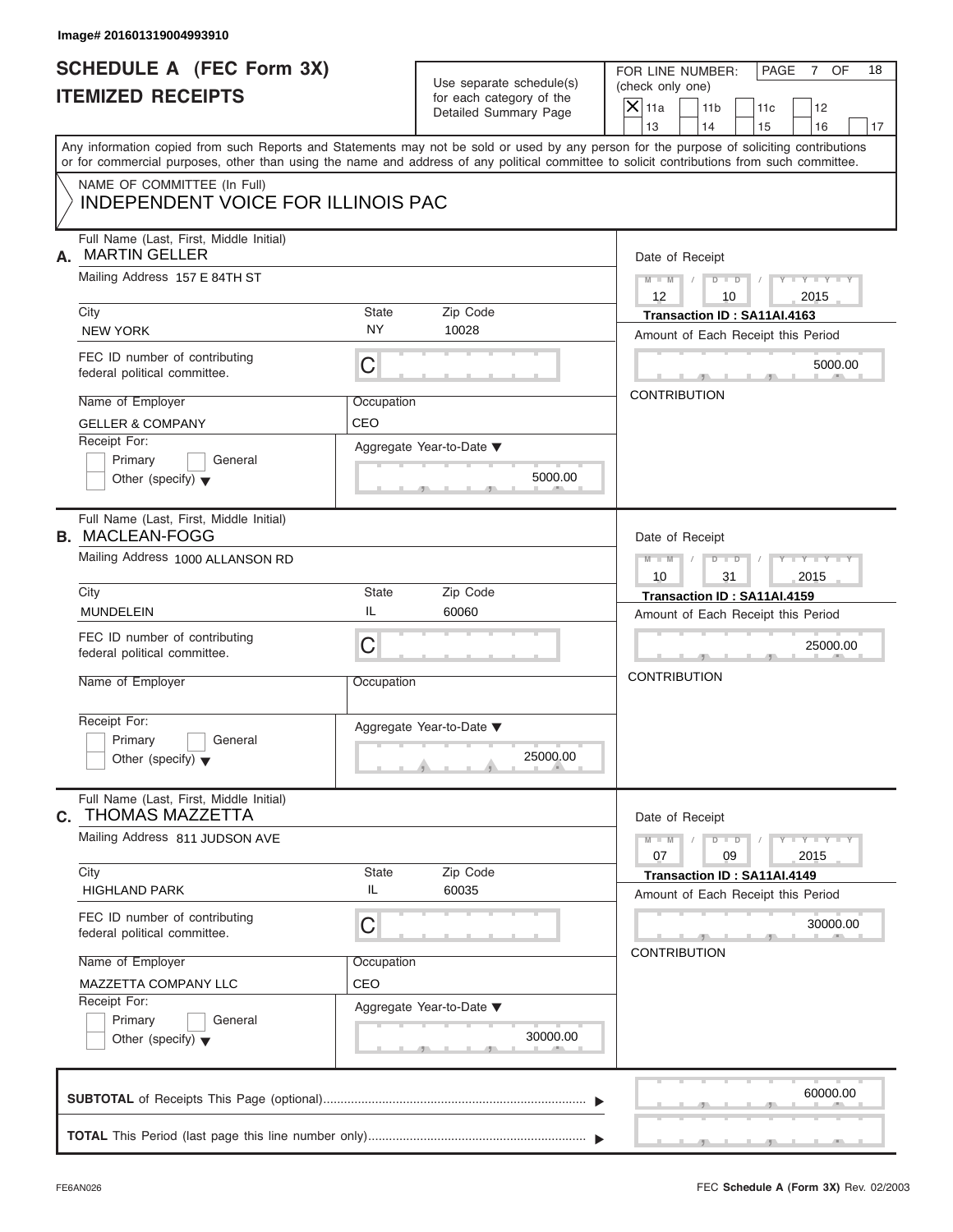# **SCHEDULE A (FEC Form 3X) ITEMIZED RECEIPTS**

|    | SCHEDULE A (FEC Form 3X)<br><b>ITEMIZED RECEIPTS</b>                                                                                                                                                                                                                                    |                    | Use separate schedule(s)<br>for each category of the<br>Detailed Summary Page                            | (check only one)<br>$\mathsf{X}$ 11a<br>13 | FOR LINE NUMBER:<br>11 <sub>b</sub><br>14                       | PAGE<br>OF<br>18<br>8<br>11c<br>12<br>15<br>16<br>17 |  |  |  |
|----|-----------------------------------------------------------------------------------------------------------------------------------------------------------------------------------------------------------------------------------------------------------------------------------------|--------------------|----------------------------------------------------------------------------------------------------------|--------------------------------------------|-----------------------------------------------------------------|------------------------------------------------------|--|--|--|
|    | Any information copied from such Reports and Statements may not be sold or used by any person for the purpose of soliciting contributions<br>or for commercial purposes, other than using the name and address of any political committee to solicit contributions from such committee. |                    |                                                                                                          |                                            |                                                                 |                                                      |  |  |  |
|    | NAME OF COMMITTEE (In Full)<br><b>INDEPENDENT VOICE FOR ILLINOIS PAC</b>                                                                                                                                                                                                                |                    |                                                                                                          |                                            |                                                                 |                                                      |  |  |  |
| А. | Full Name (Last, First, Middle Initial)<br><b>LARRY MIZEL</b><br>Mailing Address 4350 S MONACO ST                                                                                                                                                                                       |                    | Date of Receipt                                                                                          |                                            |                                                                 |                                                      |  |  |  |
|    |                                                                                                                                                                                                                                                                                         |                    | $M - M$ /<br>08                                                                                          | $D$ $D$<br>28                              | $Y - Y - Y - Y - Y$<br>2015                                     |                                                      |  |  |  |
|    | City<br><b>DENVER</b>                                                                                                                                                                                                                                                                   | State<br><b>CO</b> | Zip Code<br>80237                                                                                        |                                            | Transaction ID: SA11AI.4151                                     | Amount of Each Receipt this Period                   |  |  |  |
|    | FEC ID number of contributing<br>federal political committee.                                                                                                                                                                                                                           | C                  |                                                                                                          |                                            | $\mathbf{r}$ and $\mathbf{r}$ and $\mathbf{r}$ and $\mathbf{r}$ | 5000.00<br><b>ALC AND</b>                            |  |  |  |
|    | Name of Employer                                                                                                                                                                                                                                                                        | Occupation         |                                                                                                          |                                            | <b>CONTRIBUTION</b>                                             |                                                      |  |  |  |
|    | MDC HOLDINGS, INC.<br>Receipt For:<br>Primary<br>General<br>Other (specify) $\blacktriangledown$                                                                                                                                                                                        | CEO / CHAIRMAN     | Aggregate Year-to-Date ▼<br>5000.00<br>$-1$ $-1$ $-1$                                                    |                                            |                                                                 |                                                      |  |  |  |
|    | Full Name (Last, First, Middle Initial)<br><b>B. STEVE PRICE</b>                                                                                                                                                                                                                        |                    |                                                                                                          |                                            | Date of Receipt                                                 |                                                      |  |  |  |
|    | Mailing Address 810 7th AVE                                                                                                                                                                                                                                                             |                    | $M - M$<br>12                                                                                            | $D$ $D$<br>07                              | $Y - Y - Y - I$<br>2015                                         |                                                      |  |  |  |
|    | City<br><b>NEW YORK</b>                                                                                                                                                                                                                                                                 | State<br><b>NY</b> | Zip Code<br>10019                                                                                        |                                            | Transaction ID: SA11AI.4161                                     |                                                      |  |  |  |
|    | FEC ID number of contributing<br>federal political committee.                                                                                                                                                                                                                           | C                  |                                                                                                          |                                            | $ -$                                                            | Amount of Each Receipt this Period<br>10000.00       |  |  |  |
|    | Name of Employer<br><b>TOWNSQUARE MEDIA</b>                                                                                                                                                                                                                                             | Occupation<br>CEO  |                                                                                                          |                                            | <b>CONTRIBUTION</b>                                             |                                                      |  |  |  |
|    | Receipt For:<br>Primary<br>General<br>Other (specify) $\blacktriangledown$                                                                                                                                                                                                              |                    | Aggregate Year-to-Date ▼<br>10000.00<br>$\mathcal{F}$ and the set of $\mathcal{F}$<br><b>All Angeles</b> |                                            |                                                                 |                                                      |  |  |  |
| С. | Full Name (Last, First, Middle Initial)<br><b>JOHN ROWE</b>                                                                                                                                                                                                                             |                    |                                                                                                          |                                            | Date of Receipt                                                 |                                                      |  |  |  |
|    | Mailing Address PO BOX 805398                                                                                                                                                                                                                                                           |                    |                                                                                                          | $M - M$<br>10                              | $D$ $D$<br>31                                                   | $Y - Y - Y - Y - Y$<br>2015                          |  |  |  |
|    | City<br><b>CHICAGO</b>                                                                                                                                                                                                                                                                  | State<br>IL        | Zip Code<br>60680                                                                                        |                                            | Transaction ID: SA11AI.4157                                     | Amount of Each Receipt this Period                   |  |  |  |
|    | FEC ID number of contributing<br>federal political committee.                                                                                                                                                                                                                           | a Ba               | Æ<br><b>CONTRIBUTION</b>                                                                                 |                                            | 10000.00                                                        |                                                      |  |  |  |
|    | Name of Employer<br>Occupation                                                                                                                                                                                                                                                          |                    |                                                                                                          |                                            |                                                                 |                                                      |  |  |  |
|    | <b>RETIRED</b><br>Receipt For:                                                                                                                                                                                                                                                          | <b>RETIRED</b>     |                                                                                                          |                                            |                                                                 |                                                      |  |  |  |
|    | Primary<br>General                                                                                                                                                                                                                                                                      |                    | Aggregate Year-to-Date ▼                                                                                 |                                            |                                                                 |                                                      |  |  |  |
|    | Other (specify) $\blacktriangledown$                                                                                                                                                                                                                                                    |                    | 10000.00<br>. .<br>$-7$                                                                                  |                                            |                                                                 |                                                      |  |  |  |
|    |                                                                                                                                                                                                                                                                                         |                    |                                                                                                          |                                            |                                                                 | 25000.00                                             |  |  |  |
|    |                                                                                                                                                                                                                                                                                         |                    |                                                                                                          |                                            |                                                                 |                                                      |  |  |  |

**TOTAL** This Period (last page this line number only) ............................................................... T T

S S S , , .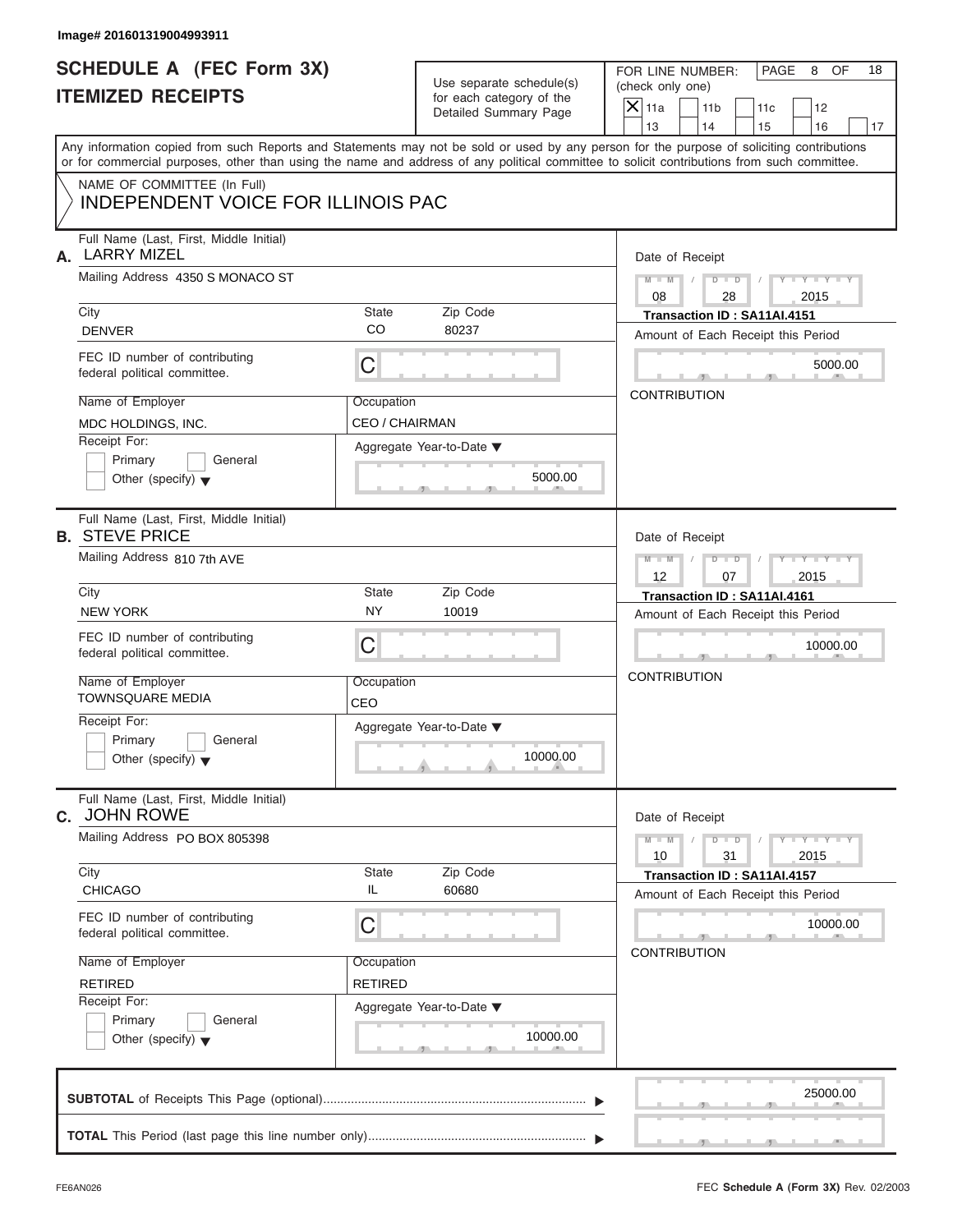# **SCHEDULE A (FEC Form 3X) ITEMIZED RECEIPTS**

FOR LINE NUMBER: PAGE 9 OF<br>(check only one)

| SCHEDULE A (FEC Form 3X)<br><b>ITEMIZED RECEIPTS</b>                                                                                                                                                                                                                                                                                                                |                                                                  | Use separate schedule(s)<br>for each category of the<br>Detailed Summary Page | FOR LINE NUMBER:<br>PAGE<br>9<br>OF<br>18<br>(check only one)<br>$\mathsf{X}$ 11a<br>11 <sub>b</sub><br>12<br>11c                                                                               |
|---------------------------------------------------------------------------------------------------------------------------------------------------------------------------------------------------------------------------------------------------------------------------------------------------------------------------------------------------------------------|------------------------------------------------------------------|-------------------------------------------------------------------------------|-------------------------------------------------------------------------------------------------------------------------------------------------------------------------------------------------|
| Any information copied from such Reports and Statements may not be sold or used by any person for the purpose of soliciting contributions<br>or for commercial purposes, other than using the name and address of any political committee to solicit contributions from such committee.<br>NAME OF COMMITTEE (In Full)<br><b>INDEPENDENT VOICE FOR ILLINOIS PAC</b> |                                                                  |                                                                               | 13<br>14<br>16<br>15<br>17                                                                                                                                                                      |
| Full Name (Last, First, Middle Initial)<br><b>PAUL ELLIOT SINGER</b><br>А.<br>Mailing Address 40 W 57TH ST<br>FL 30<br>City<br><b>NEW YORK</b><br>FEC ID number of contributing<br>federal political committee.<br>Name of Employer<br>ELLIOTT MANAGEMENT CORP.<br>Receipt For:<br>Primary<br>General<br>Other (specify) $\blacktriangledown$                       | <b>State</b><br><b>NY</b><br>С<br>Occupation<br><b>PRINCIPAL</b> | Zip Code<br>10019<br>Aggregate Year-to-Date ▼<br>100000.00                    | Date of Receipt<br>$M - M$<br>$Y - Y - Y$<br>$D$ $D$<br>$\sqrt{2}$<br>12<br>31<br>2015<br>Transaction ID: SA11AI.4169<br>Amount of Each Receipt this Period<br>100000.00<br><b>CONTRIBUTION</b> |
| Full Name (Last, First, Middle Initial)<br><b>B. RENATO TURANO</b><br>Mailing Address 6501 W ROOSEVELT RD<br>City<br><b>BERWYN</b><br>FEC ID number of contributing<br>federal political committee.<br>Name of Employer<br><b>TURANO</b><br>Receipt For:<br>General<br>Primary<br>Other (specify) $\blacktriangledown$                                              | <b>State</b><br>IL<br>C<br>Occupation<br>CHAIRMAN                | Zip Code<br>60402<br>Aggregate Year-to-Date ▼<br>500.00<br>A                  | Date of Receipt<br>$M - M$<br>$D$ $D$<br>$Y - Y - I$<br>2015<br>12<br>28<br>Transaction ID: SA11AI.4166<br>Amount of Each Receipt this Period<br>500.00<br><b>CONTRIBUTION</b>                  |
| Full Name (Last, First, Middle Initial)<br>C.<br><b>Mailing Address</b><br>City<br>FEC ID number of contributing<br>federal political committee.<br>Name of Employer<br>Receipt For:<br>Primary<br>General<br>Other (specify) $\blacktriangledown$                                                                                                                  | <b>State</b><br>C<br>Occupation                                  | Zip Code<br>Aggregate Year-to-Date ▼                                          | Date of Receipt<br>$M - M$<br>$D$ $\Box$ $D$<br>$Y - Y - Y - Y - I$<br>Amount of Each Receipt this Period                                                                                       |
|                                                                                                                                                                                                                                                                                                                                                                     |                                                                  |                                                                               | 100500.00<br>215500.00                                                                                                                                                                          |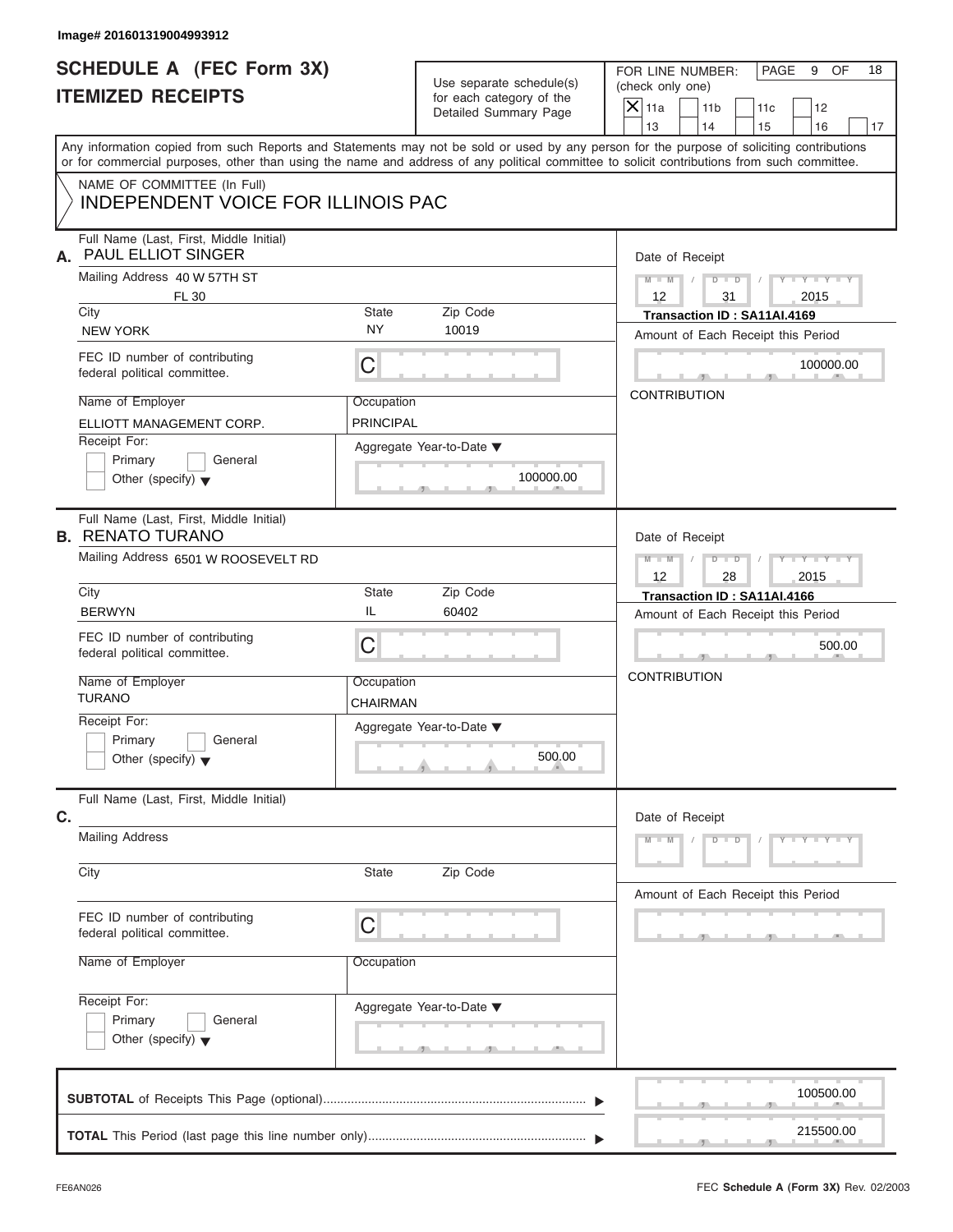| Image# 201601319004993913                                                                                                                                                                                                                                                               |                                                                                 |                                                                                     |                                                                                                  |  |  |  |
|-----------------------------------------------------------------------------------------------------------------------------------------------------------------------------------------------------------------------------------------------------------------------------------------|---------------------------------------------------------------------------------|-------------------------------------------------------------------------------------|--------------------------------------------------------------------------------------------------|--|--|--|
| SCHEDULE B (FEC Form 3X)<br><b>ITEMIZED DISBURSEMENTS</b>                                                                                                                                                                                                                               | Use separate schedule(s)<br>for each category of the                            | FOR LINE NUMBER:<br>(check only one)                                                | PAGE 10 OF<br>18                                                                                 |  |  |  |
|                                                                                                                                                                                                                                                                                         | Detailed Summary Page                                                           | $\overline{X}$ 21b<br>27                                                            | 22<br>23<br>24<br>25<br>26<br>28a<br>28 <sub>b</sub><br>28 <sub>c</sub><br>29<br>30 <sub>b</sub> |  |  |  |
| Any information copied from such Reports and Statements may not be sold or used by any person for the purpose of soliciting contributions<br>or for commercial purposes, other than using the name and address of any political committee to solicit contributions from such committee. |                                                                                 |                                                                                     |                                                                                                  |  |  |  |
| NAME OF COMMITTEE (In Full)                                                                                                                                                                                                                                                             |                                                                                 |                                                                                     |                                                                                                  |  |  |  |
| <b>INDEPENDENT VOICE FOR ILLINOIS PAC</b>                                                                                                                                                                                                                                               |                                                                                 |                                                                                     |                                                                                                  |  |  |  |
| Full Name (Last, First, Middle Initial)<br>A. 3E STRATEGIES, INC.                                                                                                                                                                                                                       |                                                                                 |                                                                                     | Date of Disbursement                                                                             |  |  |  |
| Mailing Address 4067 GRAND AVENUE                                                                                                                                                                                                                                                       |                                                                                 |                                                                                     | $T - Y = T - Y = T - Y$<br>$M - M$<br>$D$ $D$<br>20<br>2015<br>07                                |  |  |  |
| City                                                                                                                                                                                                                                                                                    | <b>State</b><br>Zip Code                                                        |                                                                                     | Transaction ID: SB21B.4191                                                                       |  |  |  |
| <b>GURNEE</b>                                                                                                                                                                                                                                                                           | IL.<br>60031                                                                    |                                                                                     |                                                                                                  |  |  |  |
| Purpose of Disbursement<br>POLITICAL STRATEGY CONSULTING                                                                                                                                                                                                                                |                                                                                 |                                                                                     | Amount of Each Disbursement this Period                                                          |  |  |  |
| Candidate Name                                                                                                                                                                                                                                                                          |                                                                                 | Category/<br><b>Type</b>                                                            | 5000.00                                                                                          |  |  |  |
| Office Sought:<br>House<br>Senate<br>President                                                                                                                                                                                                                                          | Disbursement For:<br>Primary<br>General<br>Other (specify) $\blacktriangledown$ |                                                                                     |                                                                                                  |  |  |  |
| State:<br>District:                                                                                                                                                                                                                                                                     |                                                                                 |                                                                                     |                                                                                                  |  |  |  |
| Full Name (Last, First, Middle Initial)<br>B. 3E STRATEGIES, INC.                                                                                                                                                                                                                       |                                                                                 |                                                                                     | Date of Disbursement                                                                             |  |  |  |
| Mailing Address 4067 GRAND AVENUE                                                                                                                                                                                                                                                       |                                                                                 | $-1 - Y - 1 - Y - 1 - Y$<br>$M - M$<br>$\overline{D}$<br>$\Box$<br>2015<br>09<br>15 |                                                                                                  |  |  |  |
| City<br><b>GURNEE</b>                                                                                                                                                                                                                                                                   |                                                                                 | Transaction ID: SB21B.4192                                                          |                                                                                                  |  |  |  |
| Purpose of Disbursement<br>POLITICAL STRATEGY CONSULTING                                                                                                                                                                                                                                |                                                                                 |                                                                                     |                                                                                                  |  |  |  |
| Candidate Name                                                                                                                                                                                                                                                                          |                                                                                 | Category/                                                                           | Amount of Each Disbursement this Period<br>5000.00                                               |  |  |  |
| Office Sought:<br>House<br>Senate                                                                                                                                                                                                                                                       | Disbursement For:<br>Primary<br>General                                         | <b>Type</b>                                                                         | $-5$                                                                                             |  |  |  |
| President<br>State:<br>District:                                                                                                                                                                                                                                                        | Other (specify) $\blacktriangledown$                                            |                                                                                     |                                                                                                  |  |  |  |
| Full Name (Last, First, Middle Initial)<br>C. 3E STRATEGIES, INC.                                                                                                                                                                                                                       |                                                                                 |                                                                                     | Date of Disbursement                                                                             |  |  |  |
| Mailing Address 4067 GRAND AVENUE                                                                                                                                                                                                                                                       |                                                                                 | $T - Y$ $T - Y$ $T - Y$<br>$M - M$<br>D<br>$\Box$<br>2015<br>09<br>15               |                                                                                                  |  |  |  |
| City<br><b>GURNEE</b>                                                                                                                                                                                                                                                                   | Zip Code<br><b>State</b><br>60031<br>IL                                         |                                                                                     |                                                                                                  |  |  |  |
| Purpose of Disbursement<br>POLITICAL STRATEGY CONSULTING                                                                                                                                                                                                                                |                                                                                 |                                                                                     |                                                                                                  |  |  |  |
| Candidate Name                                                                                                                                                                                                                                                                          | Category/<br><b>Type</b>                                                        | Amount of Each Disbursement this Period<br>5000.00                                  |                                                                                                  |  |  |  |
| Office Sought:<br>House<br>Senate<br>President                                                                                                                                                                                                                                          | Disbursement For:<br>Primary<br>General<br>Other (specify) $\blacktriangledown$ |                                                                                     |                                                                                                  |  |  |  |
| State:<br>District:                                                                                                                                                                                                                                                                     |                                                                                 |                                                                                     |                                                                                                  |  |  |  |
|                                                                                                                                                                                                                                                                                         |                                                                                 |                                                                                     | 15000.00                                                                                         |  |  |  |
|                                                                                                                                                                                                                                                                                         |                                                                                 |                                                                                     |                                                                                                  |  |  |  |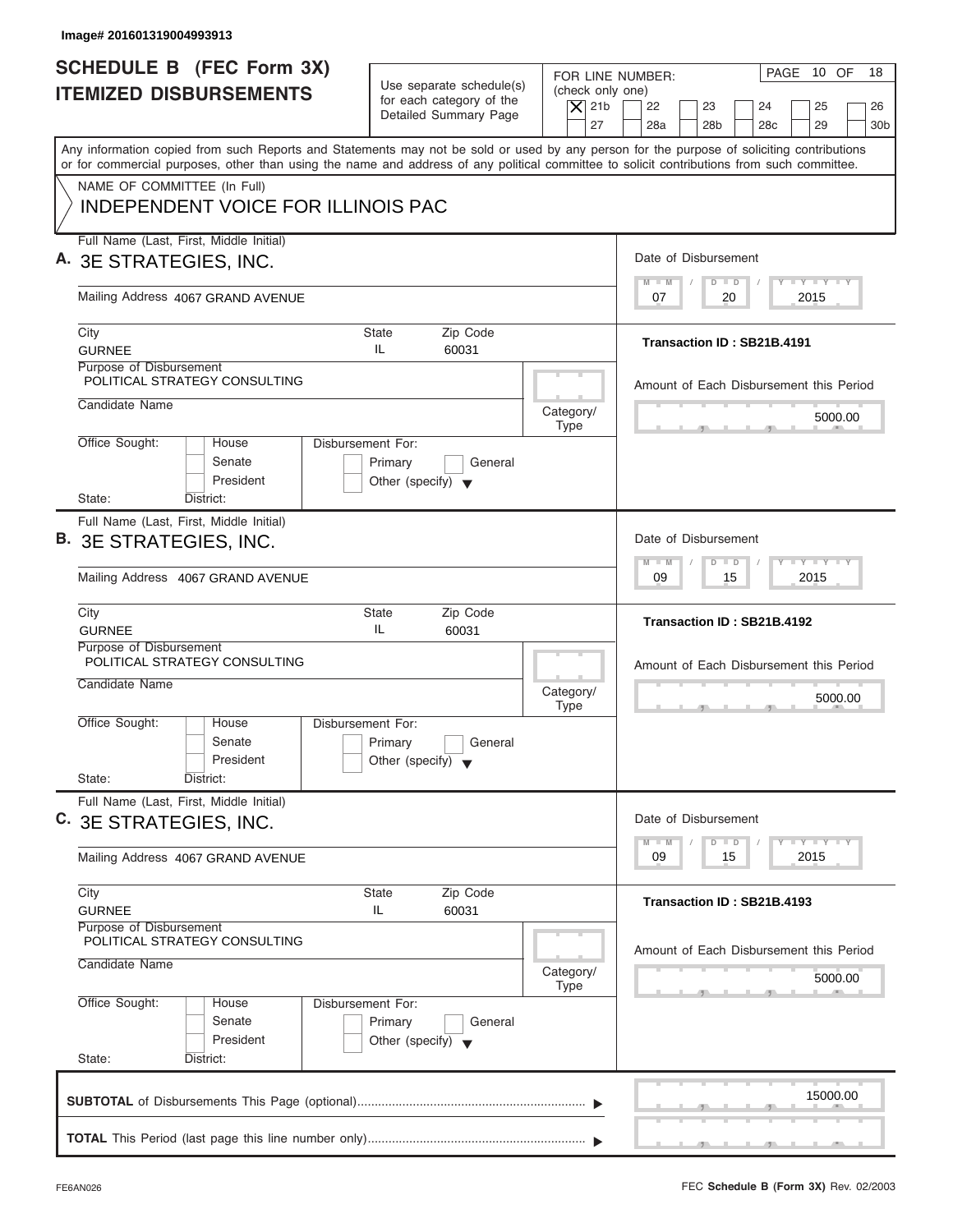| Image# 201601319004993914                                                                                                                                                                                                                                                               |                                                                                                |                                                                                        |
|-----------------------------------------------------------------------------------------------------------------------------------------------------------------------------------------------------------------------------------------------------------------------------------------|------------------------------------------------------------------------------------------------|----------------------------------------------------------------------------------------|
| SCHEDULE B (FEC Form 3X)<br><b>ITEMIZED DISBURSEMENTS</b>                                                                                                                                                                                                                               | Use separate schedule(s)<br>for each category of the<br>$\overline{X}$ 21b                     | PAGE 11 OF<br>18<br>FOR LINE NUMBER:<br>(check only one)<br>22<br>23<br>24<br>25<br>26 |
|                                                                                                                                                                                                                                                                                         | Detailed Summary Page                                                                          | 27<br>28a<br>28 <sub>b</sub><br>28 <sub>c</sub><br>29<br>30 <sub>b</sub>               |
| Any information copied from such Reports and Statements may not be sold or used by any person for the purpose of soliciting contributions<br>or for commercial purposes, other than using the name and address of any political committee to solicit contributions from such committee. |                                                                                                |                                                                                        |
| NAME OF COMMITTEE (In Full)<br><b>INDEPENDENT VOICE FOR ILLINOIS PAC</b>                                                                                                                                                                                                                |                                                                                                |                                                                                        |
| Full Name (Last, First, Middle Initial)<br>A. 3E STRATEGIES, INC.                                                                                                                                                                                                                       |                                                                                                | Date of Disbursement                                                                   |
| Mailing Address 4067 GRAND AVENUE                                                                                                                                                                                                                                                       |                                                                                                | $T - Y = T - Y = T - Y$<br>$M - M$<br>$D$ $D$<br>2015<br>11<br>12                      |
| City<br><b>GURNEE</b>                                                                                                                                                                                                                                                                   | <b>State</b><br>Zip Code<br>IL.<br>60031                                                       | Transaction ID: SB21B.4194                                                             |
| Purpose of Disbursement<br>POLITICAL STRATEGY CONSULTING                                                                                                                                                                                                                                |                                                                                                | Amount of Each Disbursement this Period                                                |
| Candidate Name                                                                                                                                                                                                                                                                          | Category/<br><b>Type</b>                                                                       | 10000.00                                                                               |
| Office Sought:<br>House<br>Senate<br>President                                                                                                                                                                                                                                          | Disbursement For:<br>Primary<br>General<br>Other (specify) $\blacktriangledown$                |                                                                                        |
| State:<br>District:                                                                                                                                                                                                                                                                     |                                                                                                |                                                                                        |
| Full Name (Last, First, Middle Initial)<br>B. 3E STRATEGIES, INC.                                                                                                                                                                                                                       |                                                                                                | Date of Disbursement<br>$-1 - Y - 1 - Y - 1 - Y$                                       |
| Mailing Address 4067 GRAND AVENUE                                                                                                                                                                                                                                                       |                                                                                                | $M - M$<br>$D$ $D$<br>2015<br>12<br>31                                                 |
| City<br><b>GURNEE</b>                                                                                                                                                                                                                                                                   | Zip Code<br><b>State</b><br>IL.<br>60031                                                       | Transaction ID: SB21B.4195                                                             |
| Purpose of Disbursement<br>POLITICAL STRATEGY CONSULTING<br>Candidate Name                                                                                                                                                                                                              | Category/                                                                                      | Amount of Each Disbursement this Period<br>5000.00                                     |
| Office Sought:<br>House<br>Senate<br>President                                                                                                                                                                                                                                          | <b>Type</b><br>Disbursement For:<br>Primary<br>General<br>Other (specify) $\blacktriangledown$ | $-5$                                                                                   |
| State:<br>District:<br>Full Name (Last, First, Middle Initial)<br>C. ANEDOT                                                                                                                                                                                                             |                                                                                                | Date of Disbursement                                                                   |
| Mailing Address 10156 PERKINS RD<br><b>STE 217F</b>                                                                                                                                                                                                                                     |                                                                                                | $T - Y$ $T - Y$ $T - Y$<br>$M - M$<br>$\overline{D}$<br>$\Box$<br>2015<br>12<br>07     |
| City<br><b>BATON ROUGE</b>                                                                                                                                                                                                                                                              | Zip Code<br><b>State</b><br>LA<br>70810                                                        | Transaction ID: SB21B.4174                                                             |
| Purpose of Disbursement<br><b>CREDIT CARD PROCESSING FEE</b><br>Candidate Name                                                                                                                                                                                                          | Category/<br><b>Type</b>                                                                       | Amount of Each Disbursement this Period<br>390.30                                      |
| Office Sought:<br>House<br>Senate<br>President                                                                                                                                                                                                                                          | Disbursement For:<br>Primary<br>General<br>Other (specify) $\blacktriangledown$                |                                                                                        |
| State:<br>District:                                                                                                                                                                                                                                                                     |                                                                                                |                                                                                        |
|                                                                                                                                                                                                                                                                                         |                                                                                                | 15390.30                                                                               |
|                                                                                                                                                                                                                                                                                         |                                                                                                |                                                                                        |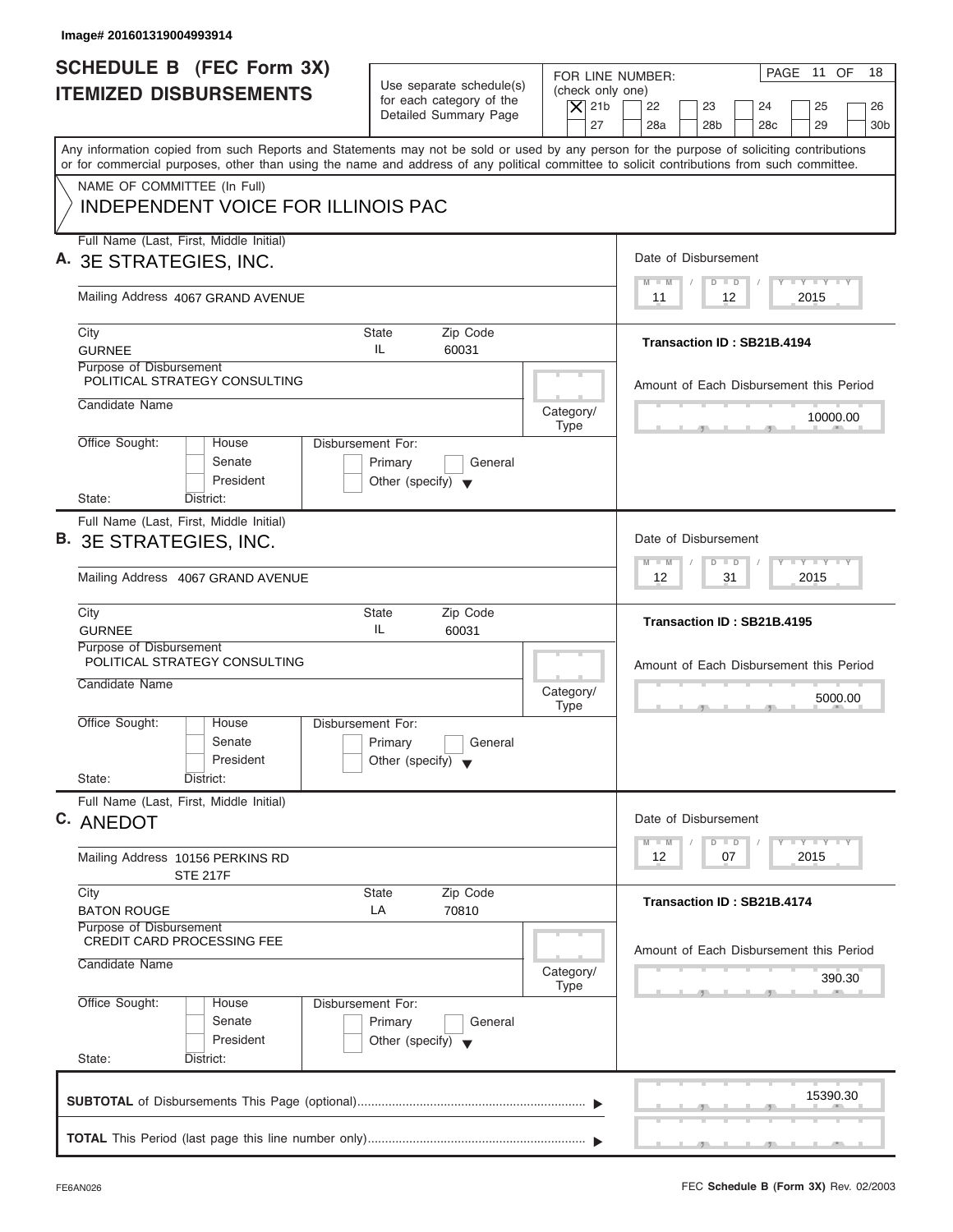| Image# 201601319004993915                                                                                                                                                                                                                                                               |                                                                                 |                                                                  |                                                                                                                      |
|-----------------------------------------------------------------------------------------------------------------------------------------------------------------------------------------------------------------------------------------------------------------------------------------|---------------------------------------------------------------------------------|------------------------------------------------------------------|----------------------------------------------------------------------------------------------------------------------|
| <b>SCHEDULE B (FEC Form 3X)</b><br><b>ITEMIZED DISBURSEMENTS</b>                                                                                                                                                                                                                        | Use separate schedule(s)<br>for each category of the<br>Detailed Summary Page   | FOR LINE NUMBER:<br>(check only one)<br>$ \mathsf{X} $ 21b<br>27 | PAGE 12 OF<br>18<br>22<br>23<br>24<br>25<br>26<br>28a<br>28 <sub>b</sub><br>28 <sub>c</sub><br>29<br>30 <sub>b</sub> |
| Any information copied from such Reports and Statements may not be sold or used by any person for the purpose of soliciting contributions<br>or for commercial purposes, other than using the name and address of any political committee to solicit contributions from such committee. |                                                                                 |                                                                  |                                                                                                                      |
| NAME OF COMMITTEE (In Full)<br><b>INDEPENDENT VOICE FOR ILLINOIS PAC</b>                                                                                                                                                                                                                |                                                                                 |                                                                  |                                                                                                                      |
| Full Name (Last, First, Middle Initial)<br>A. BMO CONSULTING                                                                                                                                                                                                                            |                                                                                 |                                                                  | Date of Disbursement                                                                                                 |
| Mailing Address PO BOX 9891                                                                                                                                                                                                                                                             |                                                                                 |                                                                  | $T - Y = T - Y = T - Y$<br>$D$ $D$<br>$M - M$<br>2015<br>07<br>06                                                    |
| City<br><b>ARLINGTON</b>                                                                                                                                                                                                                                                                | <b>State</b><br>Zip Code<br><b>VA</b><br>22219                                  |                                                                  | Transaction ID: SB21B.4170                                                                                           |
| Purpose of Disbursement<br><b>COMPLIANCE CONSULTING</b>                                                                                                                                                                                                                                 |                                                                                 |                                                                  | Amount of Each Disbursement this Period                                                                              |
| Candidate Name                                                                                                                                                                                                                                                                          |                                                                                 | Category/<br><b>Type</b>                                         | 825.00                                                                                                               |
| Office Sought:<br>House<br>Senate<br>President<br>State:                                                                                                                                                                                                                                | Disbursement For:<br>Primary<br>General<br>Other (specify) $\blacktriangledown$ |                                                                  |                                                                                                                      |
| District:<br>Full Name (Last, First, Middle Initial)                                                                                                                                                                                                                                    |                                                                                 |                                                                  | Date of Disbursement                                                                                                 |
| B. BMO CONSULTING                                                                                                                                                                                                                                                                       |                                                                                 |                                                                  | $-1 - Y - 1 - Y - 1 - Y$<br>$M - M$<br>$D$ $D$                                                                       |
| Mailing Address PO BOX 9891                                                                                                                                                                                                                                                             |                                                                                 |                                                                  | 2015<br>09<br>01                                                                                                     |
| City<br><b>ARLINGTON</b>                                                                                                                                                                                                                                                                | Zip Code<br>State<br>VA<br>22219                                                |                                                                  | Transaction ID: SB21B.4171                                                                                           |
| Purpose of Disbursement<br><b>COMPLIANCE CONSULTING</b><br>Candidate Name                                                                                                                                                                                                               |                                                                                 | Category/<br><b>Type</b>                                         | Amount of Each Disbursement this Period<br>600.00                                                                    |
| Office Sought:<br>House<br>Senate<br>President<br>State:<br>District:                                                                                                                                                                                                                   | Disbursement For:<br>Primary<br>General<br>Other (specify) $\blacktriangledown$ |                                                                  | $\sim$                                                                                                               |
| Full Name (Last, First, Middle Initial)<br>C. BMO CONSULTING                                                                                                                                                                                                                            |                                                                                 |                                                                  | Date of Disbursement                                                                                                 |
| Mailing Address PO BOX 9891                                                                                                                                                                                                                                                             |                                                                                 |                                                                  | $T - Y$ $T - Y$ $T - Y$<br>$M - M$<br>D<br>$\Box$<br>2015<br>09<br>01                                                |
| City<br><b>ARLINGTON</b>                                                                                                                                                                                                                                                                | Zip Code<br><b>State</b><br>VA<br>22219                                         |                                                                  | Transaction ID: SB21B.4172                                                                                           |
| Purpose of Disbursement<br><b>COMPLIANCE CONSULTING</b><br>Candidate Name                                                                                                                                                                                                               |                                                                                 | Category/<br><b>Type</b>                                         | Amount of Each Disbursement this Period<br>337.50                                                                    |
| Office Sought:<br>House<br>Senate<br>President                                                                                                                                                                                                                                          | Disbursement For:<br>Primary<br>General<br>Other (specify) $\blacktriangledown$ |                                                                  |                                                                                                                      |
| State:<br>District:                                                                                                                                                                                                                                                                     |                                                                                 |                                                                  | 1762.50                                                                                                              |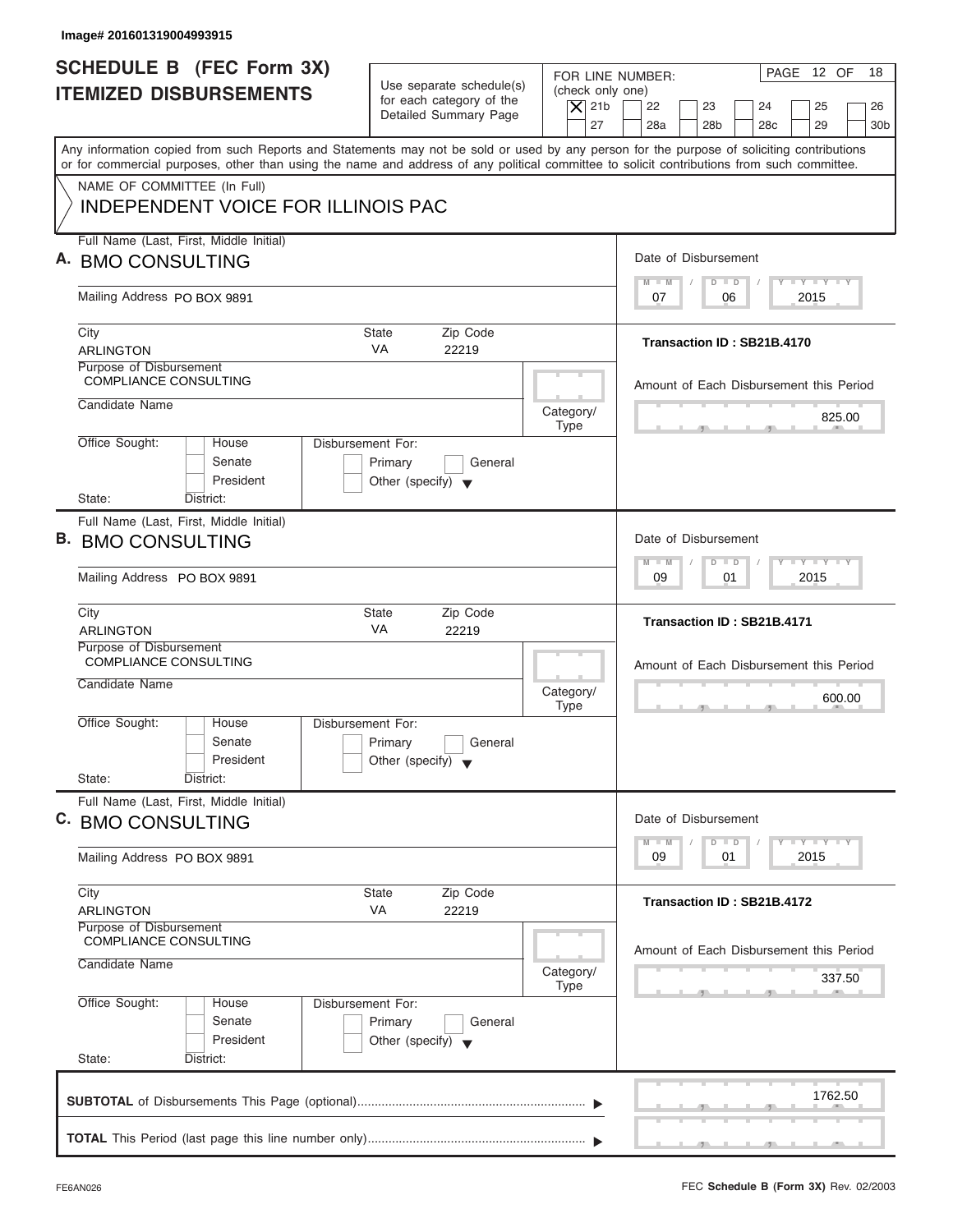| PAGE 13 OF<br>FOR LINE NUMBER:<br>Use separate schedule(s)<br>(check only one)<br><b>ITEMIZED DISBURSEMENTS</b><br>for each category of the<br>$ \mathsf{X} $ 21b<br>22<br>23<br>24<br>25<br>Detailed Summary Page<br>27<br>28a<br>28 <sub>b</sub><br>28 <sub>c</sub><br>29<br>Any information copied from such Reports and Statements may not be sold or used by any person for the purpose of soliciting contributions<br>or for commercial purposes, other than using the name and address of any political committee to solicit contributions from such committee.<br>NAME OF COMMITTEE (In Full)<br><b>INDEPENDENT VOICE FOR ILLINOIS PAC</b><br>Full Name (Last, First, Middle Initial)<br>Date of Disbursement<br>$T - Y = T - Y = T - Y$<br>$M - M$<br>$D$ $D$<br>Mailing Address PO BOX 9891<br>03<br>2015<br>11<br>City<br><b>State</b><br>Zip Code<br>Transaction ID: SB21B.4173<br><b>VA</b><br><b>ARLINGTON</b><br>22219<br>Purpose of Disbursement<br><b>COMPLIANCE CONSULTING</b><br>Amount of Each Disbursement this Period<br>Candidate Name<br>Category/<br>525.00<br><b>Type</b><br>Office Sought:<br>Disbursement For:<br>House<br>Senate<br>Primary<br>General<br>President<br>Other (specify) $\blacktriangledown$<br>State:<br>District:<br>Full Name (Last, First, Middle Initial)<br>Date of Disbursement<br>$-1 - Y - 1 - Y - 1 - Y$<br>$M - M$<br>$D$ $D$<br>Mailing Address 45 NORTH HILL DR<br>2015<br>07<br>17<br><b>STE 100</b><br>Zip Code<br>City<br>State<br>Transaction ID: SB21B.4188<br>VA<br><b>WARRENTON</b><br>20186<br>Purpose of Disbursement<br><b>LEGAL CONSULTING</b><br>Amount of Each Disbursement this Period<br>Candidate Name<br>Category/<br>1137.50<br><b>Type</b><br>$\sim$<br>Office Sought:<br>House<br>Disbursement For:<br>Senate<br>Primary<br>General<br>President<br>Other (specify) $\blacktriangledown$<br>State:<br>District:<br>Full Name (Last, First, Middle Initial)<br>Date of Disbursement<br>$T - Y = T - Y$<br>$M - M$<br>$\overline{D}$<br>$\Box$<br>2015<br>08<br>17<br>Mailing Address 45 NORTH HILL DR<br><b>STE 100</b><br>Zip Code<br>City<br><b>State</b><br>Transaction ID: SB21B.4189<br>VA<br>20186<br><b>WARRENTON</b><br>Purpose of Disbursement<br><b>LEGAL CONSULTING</b><br>Amount of Each Disbursement this Period<br>Candidate Name<br>Category/<br>468.00<br><b>Type</b><br>Office Sought:<br>Disbursement For:<br>House<br>Senate<br>Primary<br>General<br>President<br>Other (specify) $\blacktriangledown$<br>State:<br>District:<br>2130.50 | Image# 201601319004993916       |                             |
|------------------------------------------------------------------------------------------------------------------------------------------------------------------------------------------------------------------------------------------------------------------------------------------------------------------------------------------------------------------------------------------------------------------------------------------------------------------------------------------------------------------------------------------------------------------------------------------------------------------------------------------------------------------------------------------------------------------------------------------------------------------------------------------------------------------------------------------------------------------------------------------------------------------------------------------------------------------------------------------------------------------------------------------------------------------------------------------------------------------------------------------------------------------------------------------------------------------------------------------------------------------------------------------------------------------------------------------------------------------------------------------------------------------------------------------------------------------------------------------------------------------------------------------------------------------------------------------------------------------------------------------------------------------------------------------------------------------------------------------------------------------------------------------------------------------------------------------------------------------------------------------------------------------------------------------------------------------------------------------------------------------------------------------------------------------------------------------------------------------------------------------------------------------------------------------------------------------------------------------------------------------------------------------------------------------------------------------------------------------------------------------------------------------------------------------------------------------------------------------------------------------------------------------|---------------------------------|-----------------------------|
| A. BMO CONSULTING<br><b>B. HOLTZMAN VOGEL JOSEFIAK PLLC</b><br><b>C. HOLTZMAN VOGEL JOSEFIAK PLLC</b>                                                                                                                                                                                                                                                                                                                                                                                                                                                                                                                                                                                                                                                                                                                                                                                                                                                                                                                                                                                                                                                                                                                                                                                                                                                                                                                                                                                                                                                                                                                                                                                                                                                                                                                                                                                                                                                                                                                                                                                                                                                                                                                                                                                                                                                                                                                                                                                                                                    | <b>SCHEDULE B (FEC Form 3X)</b> | 18<br>26<br>30 <sub>b</sub> |
|                                                                                                                                                                                                                                                                                                                                                                                                                                                                                                                                                                                                                                                                                                                                                                                                                                                                                                                                                                                                                                                                                                                                                                                                                                                                                                                                                                                                                                                                                                                                                                                                                                                                                                                                                                                                                                                                                                                                                                                                                                                                                                                                                                                                                                                                                                                                                                                                                                                                                                                                          |                                 |                             |
|                                                                                                                                                                                                                                                                                                                                                                                                                                                                                                                                                                                                                                                                                                                                                                                                                                                                                                                                                                                                                                                                                                                                                                                                                                                                                                                                                                                                                                                                                                                                                                                                                                                                                                                                                                                                                                                                                                                                                                                                                                                                                                                                                                                                                                                                                                                                                                                                                                                                                                                                          |                                 |                             |
|                                                                                                                                                                                                                                                                                                                                                                                                                                                                                                                                                                                                                                                                                                                                                                                                                                                                                                                                                                                                                                                                                                                                                                                                                                                                                                                                                                                                                                                                                                                                                                                                                                                                                                                                                                                                                                                                                                                                                                                                                                                                                                                                                                                                                                                                                                                                                                                                                                                                                                                                          |                                 |                             |
|                                                                                                                                                                                                                                                                                                                                                                                                                                                                                                                                                                                                                                                                                                                                                                                                                                                                                                                                                                                                                                                                                                                                                                                                                                                                                                                                                                                                                                                                                                                                                                                                                                                                                                                                                                                                                                                                                                                                                                                                                                                                                                                                                                                                                                                                                                                                                                                                                                                                                                                                          |                                 |                             |
|                                                                                                                                                                                                                                                                                                                                                                                                                                                                                                                                                                                                                                                                                                                                                                                                                                                                                                                                                                                                                                                                                                                                                                                                                                                                                                                                                                                                                                                                                                                                                                                                                                                                                                                                                                                                                                                                                                                                                                                                                                                                                                                                                                                                                                                                                                                                                                                                                                                                                                                                          |                                 |                             |
|                                                                                                                                                                                                                                                                                                                                                                                                                                                                                                                                                                                                                                                                                                                                                                                                                                                                                                                                                                                                                                                                                                                                                                                                                                                                                                                                                                                                                                                                                                                                                                                                                                                                                                                                                                                                                                                                                                                                                                                                                                                                                                                                                                                                                                                                                                                                                                                                                                                                                                                                          |                                 |                             |
|                                                                                                                                                                                                                                                                                                                                                                                                                                                                                                                                                                                                                                                                                                                                                                                                                                                                                                                                                                                                                                                                                                                                                                                                                                                                                                                                                                                                                                                                                                                                                                                                                                                                                                                                                                                                                                                                                                                                                                                                                                                                                                                                                                                                                                                                                                                                                                                                                                                                                                                                          |                                 |                             |
|                                                                                                                                                                                                                                                                                                                                                                                                                                                                                                                                                                                                                                                                                                                                                                                                                                                                                                                                                                                                                                                                                                                                                                                                                                                                                                                                                                                                                                                                                                                                                                                                                                                                                                                                                                                                                                                                                                                                                                                                                                                                                                                                                                                                                                                                                                                                                                                                                                                                                                                                          |                                 |                             |
|                                                                                                                                                                                                                                                                                                                                                                                                                                                                                                                                                                                                                                                                                                                                                                                                                                                                                                                                                                                                                                                                                                                                                                                                                                                                                                                                                                                                                                                                                                                                                                                                                                                                                                                                                                                                                                                                                                                                                                                                                                                                                                                                                                                                                                                                                                                                                                                                                                                                                                                                          |                                 |                             |
|                                                                                                                                                                                                                                                                                                                                                                                                                                                                                                                                                                                                                                                                                                                                                                                                                                                                                                                                                                                                                                                                                                                                                                                                                                                                                                                                                                                                                                                                                                                                                                                                                                                                                                                                                                                                                                                                                                                                                                                                                                                                                                                                                                                                                                                                                                                                                                                                                                                                                                                                          |                                 |                             |
|                                                                                                                                                                                                                                                                                                                                                                                                                                                                                                                                                                                                                                                                                                                                                                                                                                                                                                                                                                                                                                                                                                                                                                                                                                                                                                                                                                                                                                                                                                                                                                                                                                                                                                                                                                                                                                                                                                                                                                                                                                                                                                                                                                                                                                                                                                                                                                                                                                                                                                                                          |                                 |                             |
|                                                                                                                                                                                                                                                                                                                                                                                                                                                                                                                                                                                                                                                                                                                                                                                                                                                                                                                                                                                                                                                                                                                                                                                                                                                                                                                                                                                                                                                                                                                                                                                                                                                                                                                                                                                                                                                                                                                                                                                                                                                                                                                                                                                                                                                                                                                                                                                                                                                                                                                                          |                                 |                             |
|                                                                                                                                                                                                                                                                                                                                                                                                                                                                                                                                                                                                                                                                                                                                                                                                                                                                                                                                                                                                                                                                                                                                                                                                                                                                                                                                                                                                                                                                                                                                                                                                                                                                                                                                                                                                                                                                                                                                                                                                                                                                                                                                                                                                                                                                                                                                                                                                                                                                                                                                          |                                 |                             |
|                                                                                                                                                                                                                                                                                                                                                                                                                                                                                                                                                                                                                                                                                                                                                                                                                                                                                                                                                                                                                                                                                                                                                                                                                                                                                                                                                                                                                                                                                                                                                                                                                                                                                                                                                                                                                                                                                                                                                                                                                                                                                                                                                                                                                                                                                                                                                                                                                                                                                                                                          |                                 |                             |
|                                                                                                                                                                                                                                                                                                                                                                                                                                                                                                                                                                                                                                                                                                                                                                                                                                                                                                                                                                                                                                                                                                                                                                                                                                                                                                                                                                                                                                                                                                                                                                                                                                                                                                                                                                                                                                                                                                                                                                                                                                                                                                                                                                                                                                                                                                                                                                                                                                                                                                                                          |                                 |                             |
|                                                                                                                                                                                                                                                                                                                                                                                                                                                                                                                                                                                                                                                                                                                                                                                                                                                                                                                                                                                                                                                                                                                                                                                                                                                                                                                                                                                                                                                                                                                                                                                                                                                                                                                                                                                                                                                                                                                                                                                                                                                                                                                                                                                                                                                                                                                                                                                                                                                                                                                                          |                                 |                             |
|                                                                                                                                                                                                                                                                                                                                                                                                                                                                                                                                                                                                                                                                                                                                                                                                                                                                                                                                                                                                                                                                                                                                                                                                                                                                                                                                                                                                                                                                                                                                                                                                                                                                                                                                                                                                                                                                                                                                                                                                                                                                                                                                                                                                                                                                                                                                                                                                                                                                                                                                          |                                 |                             |
|                                                                                                                                                                                                                                                                                                                                                                                                                                                                                                                                                                                                                                                                                                                                                                                                                                                                                                                                                                                                                                                                                                                                                                                                                                                                                                                                                                                                                                                                                                                                                                                                                                                                                                                                                                                                                                                                                                                                                                                                                                                                                                                                                                                                                                                                                                                                                                                                                                                                                                                                          |                                 |                             |
|                                                                                                                                                                                                                                                                                                                                                                                                                                                                                                                                                                                                                                                                                                                                                                                                                                                                                                                                                                                                                                                                                                                                                                                                                                                                                                                                                                                                                                                                                                                                                                                                                                                                                                                                                                                                                                                                                                                                                                                                                                                                                                                                                                                                                                                                                                                                                                                                                                                                                                                                          |                                 |                             |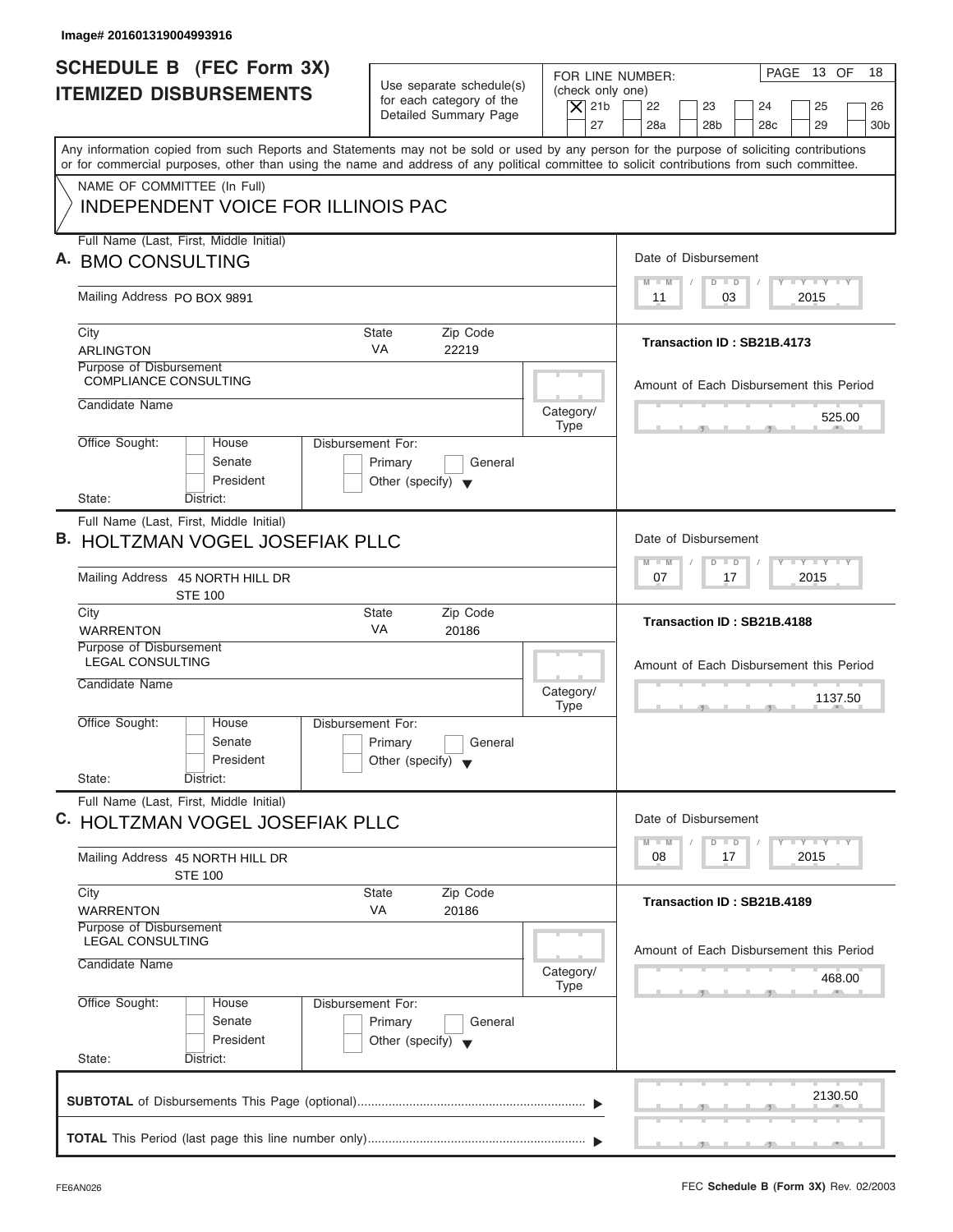| Image# 201601319004993917                                                                                                                                                                                                                                                               |                                                                                                           |                                                                                                                                                              |
|-----------------------------------------------------------------------------------------------------------------------------------------------------------------------------------------------------------------------------------------------------------------------------------------|-----------------------------------------------------------------------------------------------------------|--------------------------------------------------------------------------------------------------------------------------------------------------------------|
| SCHEDULE B (FEC Form 3X)<br><b>ITEMIZED DISBURSEMENTS</b>                                                                                                                                                                                                                               | Use separate schedule(s)<br>for each category of the<br>$\overline{X}$ 21b<br>Detailed Summary Page<br>27 | PAGE 14 OF<br>18<br>FOR LINE NUMBER:<br>(check only one)<br>22<br>23<br>24<br>25<br>26<br>28a<br>28 <sub>b</sub><br>28 <sub>c</sub><br>29<br>30 <sub>b</sub> |
| Any information copied from such Reports and Statements may not be sold or used by any person for the purpose of soliciting contributions<br>or for commercial purposes, other than using the name and address of any political committee to solicit contributions from such committee. |                                                                                                           |                                                                                                                                                              |
| NAME OF COMMITTEE (In Full)<br><b>INDEPENDENT VOICE FOR ILLINOIS PAC</b>                                                                                                                                                                                                                |                                                                                                           |                                                                                                                                                              |
| Full Name (Last, First, Middle Initial)<br>A. HOLTZMAN VOGEL JOSEFIAK PLLC                                                                                                                                                                                                              |                                                                                                           | Date of Disbursement                                                                                                                                         |
| Mailing Address 45 NORTH HILL DR<br><b>STE 100</b>                                                                                                                                                                                                                                      |                                                                                                           | $\mathbf{I} = \mathbf{Y} - \mathbf{I} - \mathbf{Y} - \mathbf{I} - \mathbf{Y}$<br>$D$ $D$<br>$M - M$<br>2015<br>11<br>23                                      |
| City<br><b>WARRENTON</b>                                                                                                                                                                                                                                                                | Zip Code<br><b>State</b><br><b>VA</b><br>20186                                                            | Transaction ID: SB21B.4190                                                                                                                                   |
| Purpose of Disbursement<br><b>LEGAL CONSULTING</b>                                                                                                                                                                                                                                      |                                                                                                           | Amount of Each Disbursement this Period                                                                                                                      |
| Candidate Name                                                                                                                                                                                                                                                                          | Category/<br><b>Type</b>                                                                                  | 150.00                                                                                                                                                       |
| Office Sought:<br>House<br>Senate<br>President<br>State:<br>District:                                                                                                                                                                                                                   | Disbursement For:<br>Primary<br>General<br>Other (specify) $\blacktriangledown$                           |                                                                                                                                                              |
| Full Name (Last, First, Middle Initial)<br>B. PKL CONSULTING, INC.                                                                                                                                                                                                                      |                                                                                                           | Date of Disbursement                                                                                                                                         |
| Mailing Address PO BOX 8535                                                                                                                                                                                                                                                             |                                                                                                           | $-1 - Y - 1 - Y - 1 - Y$<br>$M - M$<br>$\Box$<br>$\overline{D}$<br>07<br>2015<br>01                                                                          |
| City<br><b>NORTHFIELD</b>                                                                                                                                                                                                                                                               | Zip Code<br>State<br>IL<br>60093                                                                          | Transaction ID: SB21B.4175                                                                                                                                   |
| Purpose of Disbursement<br><b>FUNDRAISING CONSULTING</b>                                                                                                                                                                                                                                |                                                                                                           | Amount of Each Disbursement this Period                                                                                                                      |
| Candidate Name                                                                                                                                                                                                                                                                          | Category/<br><b>Type</b>                                                                                  | 5000.00<br>$-7$                                                                                                                                              |
| Office Sought:<br>House<br>Senate<br>President<br>State:                                                                                                                                                                                                                                | Disbursement For:<br>Primary<br>General<br>Other (specify) $\blacktriangledown$                           |                                                                                                                                                              |
| District:<br>Full Name (Last, First, Middle Initial)<br>C. PKL CONSULTING, INC.                                                                                                                                                                                                         |                                                                                                           | Date of Disbursement                                                                                                                                         |
| Mailing Address PO BOX 8535                                                                                                                                                                                                                                                             |                                                                                                           | $\Box$ $\Upsilon$ $\Box$ $\Upsilon$ $\Box$ $\Upsilon$<br>$M - M$<br>$\overline{D}$<br>$\Box$<br>08<br>03<br>2015                                             |
| City<br><b>NORTHFIELD</b>                                                                                                                                                                                                                                                               | Zip Code<br><b>State</b><br>IL<br>60093                                                                   | Transaction ID: SB21B.4177                                                                                                                                   |
| Purpose of Disbursement<br>FUNDRAISING CONSULTING<br>Candidate Name                                                                                                                                                                                                                     | Category/                                                                                                 | Amount of Each Disbursement this Period<br>5000.00                                                                                                           |
| Office Sought:<br>House<br>Senate<br>President<br>State:<br>District:                                                                                                                                                                                                                   | <b>Type</b><br>Disbursement For:<br>Primary<br>General<br>Other (specify) $\blacktriangledown$            |                                                                                                                                                              |
|                                                                                                                                                                                                                                                                                         |                                                                                                           | 10150.00                                                                                                                                                     |
|                                                                                                                                                                                                                                                                                         |                                                                                                           |                                                                                                                                                              |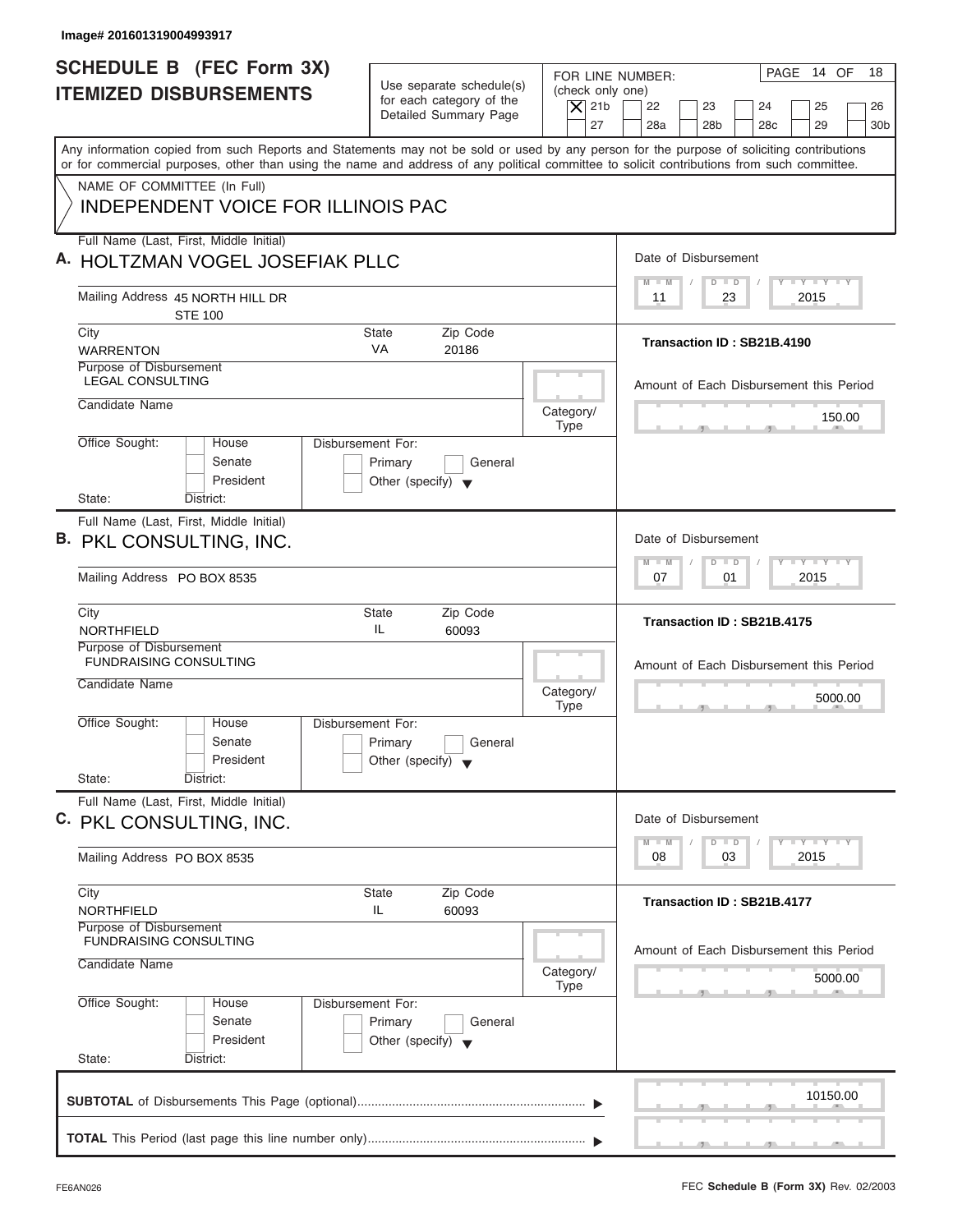| Image# 201601319004993918                                                |                                                      |                                                                                                                                                                                                                                                                                         |
|--------------------------------------------------------------------------|------------------------------------------------------|-----------------------------------------------------------------------------------------------------------------------------------------------------------------------------------------------------------------------------------------------------------------------------------------|
| <b>SCHEDULE B (FEC Form 3X)</b><br><b>ITEMIZED DISBURSEMENTS</b>         | Use separate schedule(s)<br>for each category of the | PAGE 15 OF<br>18<br>FOR LINE NUMBER:<br>(check only one)<br>$ \mathsf{X} $ 21b<br>22<br>23<br>24<br>25<br>26                                                                                                                                                                            |
|                                                                          | Detailed Summary Page                                | 27<br>28a<br>28 <sub>b</sub><br>28 <sub>c</sub><br>29<br>30 <sub>b</sub>                                                                                                                                                                                                                |
|                                                                          |                                                      | Any information copied from such Reports and Statements may not be sold or used by any person for the purpose of soliciting contributions<br>or for commercial purposes, other than using the name and address of any political committee to solicit contributions from such committee. |
| NAME OF COMMITTEE (In Full)<br><b>INDEPENDENT VOICE FOR ILLINOIS PAC</b> |                                                      |                                                                                                                                                                                                                                                                                         |
|                                                                          |                                                      |                                                                                                                                                                                                                                                                                         |
| Full Name (Last, First, Middle Initial)                                  |                                                      | Date of Disbursement                                                                                                                                                                                                                                                                    |
| A. PKL CONSULTING, INC.                                                  |                                                      | $T - Y = T - Y = T - Y$<br>$M - M$<br>$D$ $D$                                                                                                                                                                                                                                           |
| Mailing Address PO BOX 8535                                              |                                                      | 02<br>2015<br>09                                                                                                                                                                                                                                                                        |
| City                                                                     | <b>State</b><br>Zip Code                             | Transaction ID: SB21B.4180                                                                                                                                                                                                                                                              |
| NORTHFIELD<br>Purpose of Disbursement                                    | IL<br>60093                                          |                                                                                                                                                                                                                                                                                         |
| <b>FUNDRAISING CONSULTING</b>                                            |                                                      | Amount of Each Disbursement this Period                                                                                                                                                                                                                                                 |
| Candidate Name                                                           |                                                      | Category/<br>5000.00                                                                                                                                                                                                                                                                    |
| Office Sought:<br>House                                                  | <b>Disbursement For:</b>                             | <b>Type</b>                                                                                                                                                                                                                                                                             |
| Senate                                                                   | Primary<br>General                                   |                                                                                                                                                                                                                                                                                         |
| President<br>State:<br>District:                                         | Other (specify) $\blacktriangledown$                 |                                                                                                                                                                                                                                                                                         |
| Full Name (Last, First, Middle Initial)                                  |                                                      |                                                                                                                                                                                                                                                                                         |
| B. PKL CONSULTING, INC.                                                  |                                                      | Date of Disbursement                                                                                                                                                                                                                                                                    |
| Mailing Address PO BOX 8535                                              |                                                      | $-1 - Y - 1 - Y - 1 - Y$<br>$M - M$<br>$D$ $D$<br>07<br>2015<br>10                                                                                                                                                                                                                      |
|                                                                          |                                                      |                                                                                                                                                                                                                                                                                         |
| City<br><b>NORTHFIELD</b>                                                | Zip Code<br><b>State</b><br>IL<br>60093              | Transaction ID: SB21B.4182                                                                                                                                                                                                                                                              |
| Purpose of Disbursement<br><b>FUNDRAISING CONSULTING</b>                 |                                                      | Amount of Each Disbursement this Period                                                                                                                                                                                                                                                 |
| Candidate Name                                                           |                                                      |                                                                                                                                                                                                                                                                                         |
|                                                                          |                                                      | Category/<br>5000.00<br><b>Type</b><br>$-5$                                                                                                                                                                                                                                             |
| Office Sought:<br>House<br>Senate                                        | Disbursement For:<br>Primary<br>General              |                                                                                                                                                                                                                                                                                         |
| President                                                                | Other (specify) $\blacktriangledown$                 |                                                                                                                                                                                                                                                                                         |
| State:<br>District:                                                      |                                                      |                                                                                                                                                                                                                                                                                         |
| Full Name (Last, First, Middle Initial)                                  |                                                      | Date of Disbursement                                                                                                                                                                                                                                                                    |
| C. PKL CONSULTING, INC.                                                  |                                                      | $T - Y$ $T - Y$ $T - Y$<br>$M - M$<br>$\overline{D}$<br>$\Box$                                                                                                                                                                                                                          |
| Mailing Address PO BOX 8535                                              |                                                      | 2015<br>12<br>11                                                                                                                                                                                                                                                                        |
| City                                                                     | Zip Code<br><b>State</b>                             | Transaction ID: SB21B.4184                                                                                                                                                                                                                                                              |
| <b>NORTHFIELD</b><br>Purpose of Disbursement                             | IL<br>60093                                          |                                                                                                                                                                                                                                                                                         |
| <b>FUNDRAISING CONSULTING</b>                                            |                                                      | Amount of Each Disbursement this Period                                                                                                                                                                                                                                                 |
| Candidate Name                                                           |                                                      | Category/<br>5000.00                                                                                                                                                                                                                                                                    |
| Office Sought:<br>House                                                  | Disbursement For:                                    | <b>Type</b>                                                                                                                                                                                                                                                                             |
| Senate                                                                   | Primary<br>General                                   |                                                                                                                                                                                                                                                                                         |
| President                                                                | Other (specify) $\blacktriangledown$                 |                                                                                                                                                                                                                                                                                         |
| State:<br>District:                                                      |                                                      |                                                                                                                                                                                                                                                                                         |
|                                                                          |                                                      | 15000.00                                                                                                                                                                                                                                                                                |
|                                                                          |                                                      |                                                                                                                                                                                                                                                                                         |
|                                                                          |                                                      |                                                                                                                                                                                                                                                                                         |

ı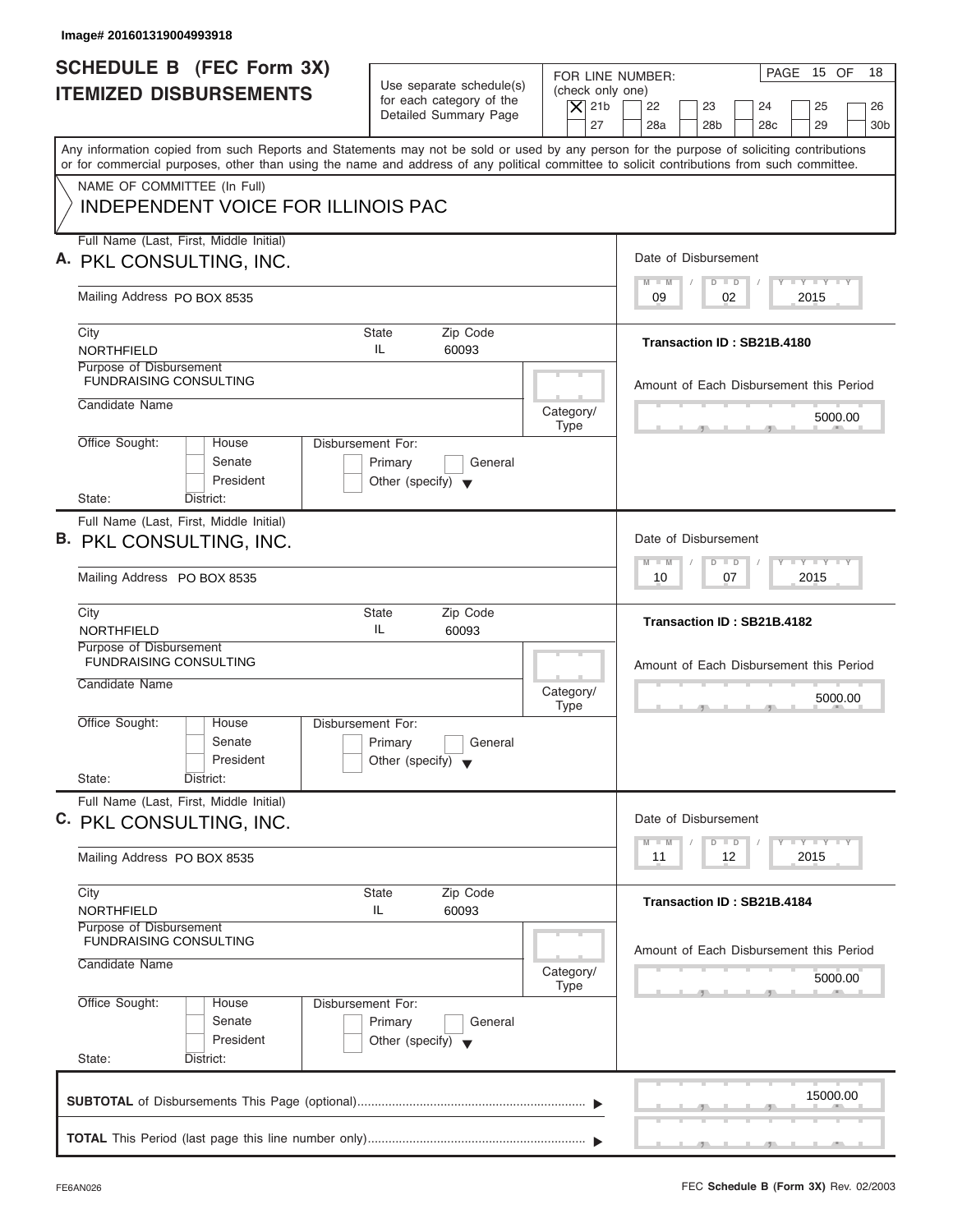| Image# 201601319004993919                                                                                                                                                                                                                                                               |                                                                                 |                                                            |                                                 |                                             |
|-----------------------------------------------------------------------------------------------------------------------------------------------------------------------------------------------------------------------------------------------------------------------------------------|---------------------------------------------------------------------------------|------------------------------------------------------------|-------------------------------------------------|---------------------------------------------|
| <b>SCHEDULE B (FEC Form 3X)</b><br><b>ITEMIZED DISBURSEMENTS</b>                                                                                                                                                                                                                        | Use separate schedule(s)<br>for each category of the<br>Detailed Summary Page   | FOR LINE NUMBER:<br>(check only one)<br>$ \mathsf{X} $ 21b | 22<br>23                                        | PAGE 16 OF<br>18<br>24<br>25<br>26          |
| Any information copied from such Reports and Statements may not be sold or used by any person for the purpose of soliciting contributions<br>or for commercial purposes, other than using the name and address of any political committee to solicit contributions from such committee. |                                                                                 | 27                                                         | 28a<br>28 <sub>b</sub>                          | 28 <sub>c</sub><br>29<br>30 <sub>b</sub>    |
| NAME OF COMMITTEE (In Full)<br><b>INDEPENDENT VOICE FOR ILLINOIS PAC</b>                                                                                                                                                                                                                |                                                                                 |                                                            |                                                 |                                             |
| Full Name (Last, First, Middle Initial)<br>A. PKL CONSULTING, INC.                                                                                                                                                                                                                      |                                                                                 |                                                            | Date of Disbursement                            |                                             |
| Mailing Address PO BOX 8535                                                                                                                                                                                                                                                             |                                                                                 |                                                            | $M - M$<br>$D$ $D$<br>02<br>12                  | $T - Y = T - Y = T - Y$<br>2015             |
| City<br>NORTHFIELD                                                                                                                                                                                                                                                                      | <b>State</b><br>Zip Code<br>IL<br>60093                                         |                                                            | Transaction ID: SB21B.4186                      |                                             |
| Purpose of Disbursement<br><b>FUNDRAISING CONSULTING</b><br>Candidate Name                                                                                                                                                                                                              |                                                                                 |                                                            | Amount of Each Disbursement this Period         |                                             |
| Office Sought:<br>House                                                                                                                                                                                                                                                                 | <b>Disbursement For:</b>                                                        | Category/<br><b>Type</b>                                   |                                                 | 5000.00                                     |
| Senate<br>President<br>State:<br>District:                                                                                                                                                                                                                                              | Primary<br>General<br>Other (specify) $\blacktriangledown$                      |                                                            |                                                 |                                             |
| Full Name (Last, First, Middle Initial)<br>B. PKL CONSULTING, INC.                                                                                                                                                                                                                      |                                                                                 |                                                            | Date of Disbursement                            |                                             |
| Mailing Address PO BOX 8535                                                                                                                                                                                                                                                             |                                                                                 |                                                            | $M - M$<br>$D$ $D$<br>12<br>31                  | $-1 - Y - 1 - Y - 1 - Y$<br>2015            |
| City<br><b>NORTHFIELD</b>                                                                                                                                                                                                                                                               | Zip Code<br><b>State</b><br>IL<br>60093                                         |                                                            | Transaction ID: SB21B.4187                      |                                             |
| Purpose of Disbursement<br><b>FUNDRAISING CONSULTING</b><br>Candidate Name                                                                                                                                                                                                              |                                                                                 | Category/<br><b>Type</b>                                   | Amount of Each Disbursement this Period         | 5000.00                                     |
| Office Sought:<br>House<br>Senate<br>President                                                                                                                                                                                                                                          | Disbursement For:<br>Primary<br>General<br>Other (specify) $\blacktriangledown$ |                                                            |                                                 | $-5$                                        |
| State:<br>District:<br>Full Name (Last, First, Middle Initial)<br>C. THE ENDICOTT GROUP                                                                                                                                                                                                 |                                                                                 |                                                            | Date of Disbursement                            |                                             |
| Mailing Address 209 PENNSYLVANIA AVE SE                                                                                                                                                                                                                                                 |                                                                                 |                                                            | $M - M$<br>$\overline{D}$<br>$\Box$<br>07<br>02 | $T$ $T$ $T$ $T$ $T$ $T$ $T$ $T$ $T$<br>2015 |
| City<br><b>WASHINGTON</b><br>Purpose of Disbursement                                                                                                                                                                                                                                    | Zip Code<br><b>State</b><br>DC<br>20003                                         |                                                            | Transaction ID: SB21B.4176                      |                                             |
| <b>FUNDRAISING CONSULTING</b><br>Candidate Name                                                                                                                                                                                                                                         |                                                                                 | Category/                                                  | Amount of Each Disbursement this Period         | 5000.00                                     |
| Office Sought:<br>House<br>Senate<br>President<br>State:<br>District:                                                                                                                                                                                                                   | Disbursement For:<br>Primary<br>General<br>Other (specify) $\blacktriangledown$ | <b>Type</b>                                                |                                                 |                                             |
|                                                                                                                                                                                                                                                                                         |                                                                                 |                                                            |                                                 | 15000.00                                    |
|                                                                                                                                                                                                                                                                                         |                                                                                 |                                                            |                                                 |                                             |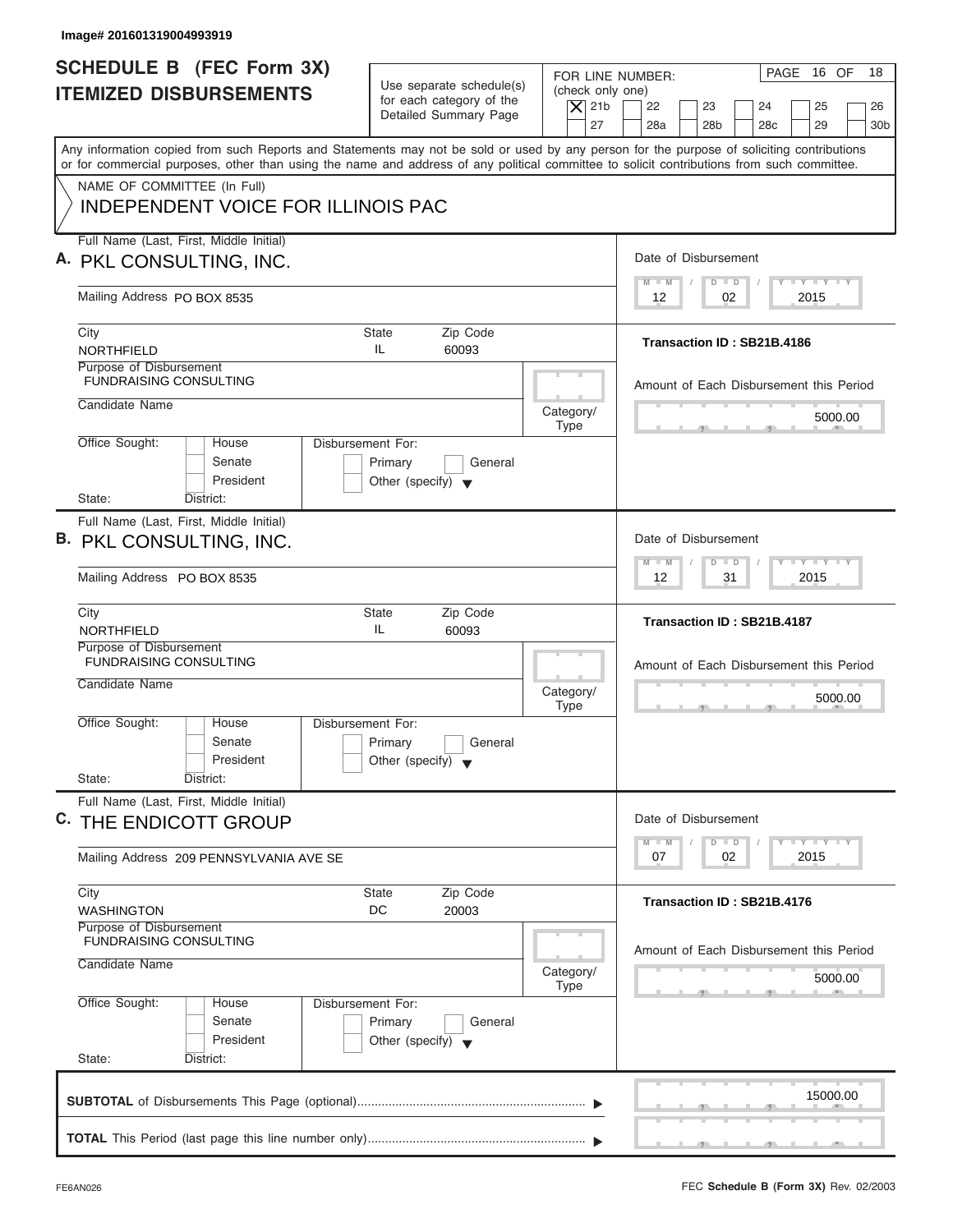| Image# 201601319004993920                                                                                                                                                                                                                                                                                              |                                                                                 |                                                                  |                                    |                                                                                       |
|------------------------------------------------------------------------------------------------------------------------------------------------------------------------------------------------------------------------------------------------------------------------------------------------------------------------|---------------------------------------------------------------------------------|------------------------------------------------------------------|------------------------------------|---------------------------------------------------------------------------------------|
| <b>SCHEDULE B</b> (FEC Form 3X)<br><b>ITEMIZED DISBURSEMENTS</b>                                                                                                                                                                                                                                                       | Use separate schedule(s)<br>for each category of the<br>Detailed Summary Page   | FOR LINE NUMBER:<br>(check only one)<br>$ \mathsf{X} $ 21b<br>27 | 22<br>23<br>28a<br>28 <sub>b</sub> | PAGE 17 OF<br>18<br>24<br>25<br>26<br>28 <sub>c</sub><br>29<br>30 <sub>b</sub>        |
| Any information copied from such Reports and Statements may not be sold or used by any person for the purpose of soliciting contributions<br>or for commercial purposes, other than using the name and address of any political committee to solicit contributions from such committee.<br>NAME OF COMMITTEE (In Full) |                                                                                 |                                                                  |                                    |                                                                                       |
| <b>INDEPENDENT VOICE FOR ILLINOIS PAC</b>                                                                                                                                                                                                                                                                              |                                                                                 |                                                                  |                                    |                                                                                       |
| Full Name (Last, First, Middle Initial)<br>A. THE ENDICOTT GROUP                                                                                                                                                                                                                                                       |                                                                                 |                                                                  | Date of Disbursement               |                                                                                       |
| Mailing Address 209 PENNSYLVANIA AVE SE                                                                                                                                                                                                                                                                                |                                                                                 |                                                                  | $M - M$<br>$D$ $D$<br>03<br>08     | $T - Y = T - Y = T - Y$<br>2015                                                       |
| City<br><b>WASHINGTON</b>                                                                                                                                                                                                                                                                                              | Zip Code<br>State<br>DC.<br>20003                                               |                                                                  | Transaction ID: SB21B.4178         |                                                                                       |
| Purpose of Disbursement<br><b>FUNDRAISING CONSULTING</b><br>Candidate Name                                                                                                                                                                                                                                             |                                                                                 |                                                                  |                                    | Amount of Each Disbursement this Period                                               |
| Office Sought:<br>House                                                                                                                                                                                                                                                                                                | Disbursement For:                                                               | Category/<br><b>Type</b>                                         |                                    | 5000.00                                                                               |
| Senate<br>President<br>State:<br>District:                                                                                                                                                                                                                                                                             | Primary<br>General<br>Other (specify) $\blacktriangledown$                      |                                                                  |                                    |                                                                                       |
| Full Name (Last, First, Middle Initial)<br>THE ENDICOTT GROUP<br>В.                                                                                                                                                                                                                                                    |                                                                                 |                                                                  | Date of Disbursement               |                                                                                       |
| Mailing Address 209 PENNSYLVANIA AVE SE                                                                                                                                                                                                                                                                                |                                                                                 |                                                                  | $M - M$<br>$D$ $D$<br>08<br>31     | $-1 - Y - 1 - Y - 1 - Y$<br>2015                                                      |
| City<br><b>WASHINGTON</b>                                                                                                                                                                                                                                                                                              | Zip Code<br><b>State</b><br>DC<br>20003                                         |                                                                  | Transaction ID: SB21B.4179         |                                                                                       |
| Purpose of Disbursement<br><b>FUNDRAISING CONSULTING</b><br>Candidate Name                                                                                                                                                                                                                                             |                                                                                 | Category/<br><b>Type</b>                                         |                                    | Amount of Each Disbursement this Period<br>5000.00                                    |
| Office Sought:<br>House<br>Senate<br>President<br>State:<br>District:                                                                                                                                                                                                                                                  | Disbursement For:<br>Primary<br>General<br>Other (specify) $\blacktriangledown$ |                                                                  |                                    | $\sim$                                                                                |
| Full Name (Last, First, Middle Initial)<br>C. THE ENDICOTT GROUP                                                                                                                                                                                                                                                       |                                                                                 |                                                                  | Date of Disbursement               |                                                                                       |
| Mailing Address 209 PENNSYLVANIA AVE SE                                                                                                                                                                                                                                                                                |                                                                                 |                                                                  | $M - M$<br>D<br>$\Box$<br>10<br>02 | $\mathbf{I}$ $\mathbf{Y}$ $\mathbf{I}$ $\mathbf{Y}$ $\mathbf{I}$ $\mathbf{Y}$<br>2015 |
| City<br><b>WASHINGTON</b><br>Purpose of Disbursement                                                                                                                                                                                                                                                                   | Zip Code<br><b>State</b><br>DC<br>20003                                         |                                                                  | Transaction ID: SB21B.4181         |                                                                                       |
| <b>FUNDRAISING CONSULTING</b><br>Candidate Name                                                                                                                                                                                                                                                                        |                                                                                 | Category/<br><b>Type</b>                                         |                                    | Amount of Each Disbursement this Period<br>5000.00                                    |
| Office Sought:<br>House<br>Senate<br>President<br>State:<br>District:                                                                                                                                                                                                                                                  | Disbursement For:<br>Primary<br>General<br>Other (specify) $\blacktriangledown$ |                                                                  |                                    |                                                                                       |
|                                                                                                                                                                                                                                                                                                                        |                                                                                 |                                                                  |                                    | 15000.00                                                                              |
|                                                                                                                                                                                                                                                                                                                        |                                                                                 |                                                                  |                                    |                                                                                       |